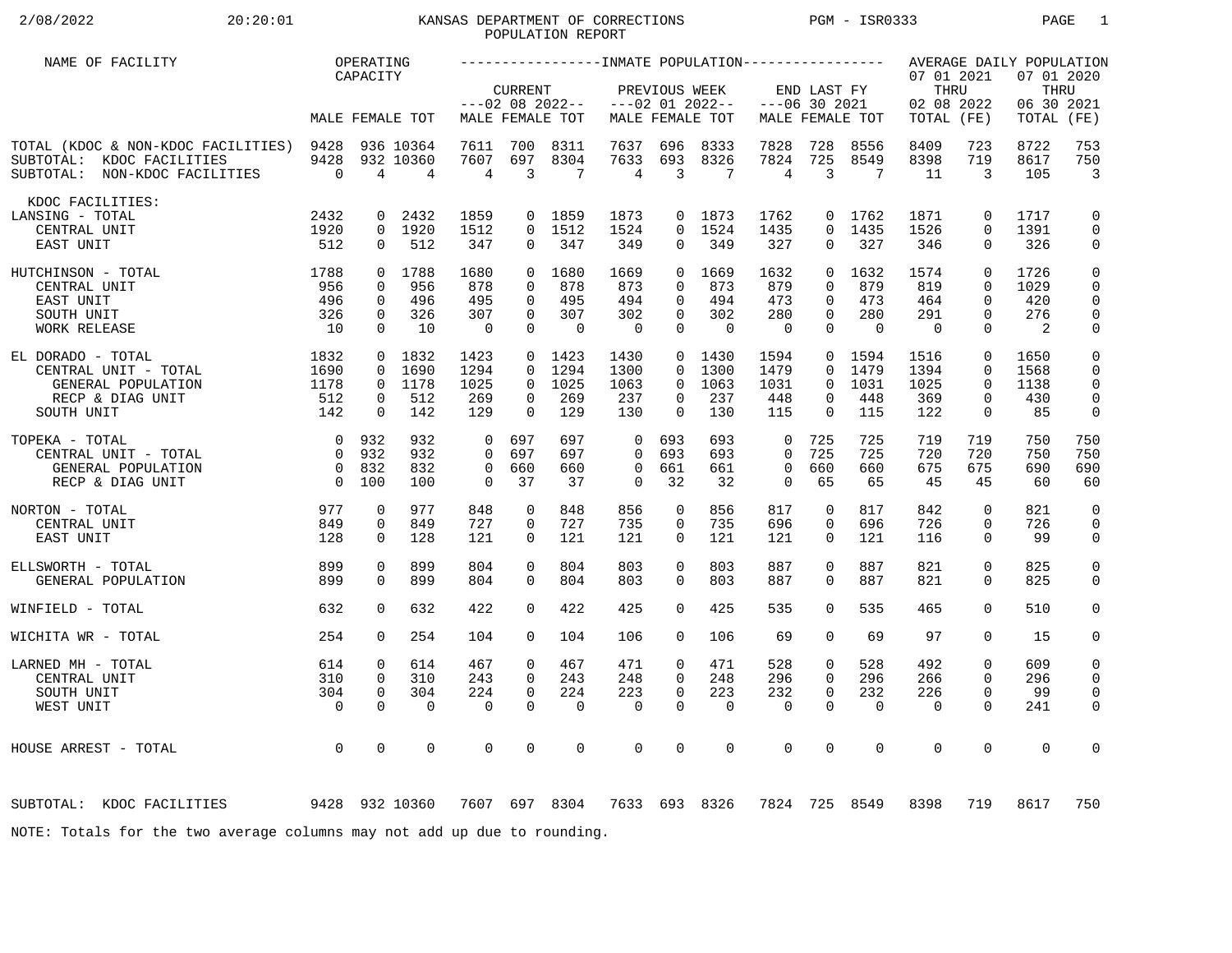| 2/08/2022<br>20:20:01                                                                     |                                               |                                              |                                             |                                                   |                                                          | POPULATION REPORT                   | KANSAS DEPARTMENT OF CORRECTIONS   |                                               |                                                      | PGM - ISR0333                                   |                                                |                                                 |                                                                     |                                              | PAGE                                                         | 2                                                                        |
|-------------------------------------------------------------------------------------------|-----------------------------------------------|----------------------------------------------|---------------------------------------------|---------------------------------------------------|----------------------------------------------------------|-------------------------------------|------------------------------------|-----------------------------------------------|------------------------------------------------------|-------------------------------------------------|------------------------------------------------|-------------------------------------------------|---------------------------------------------------------------------|----------------------------------------------|--------------------------------------------------------------|--------------------------------------------------------------------------|
| NAME OF FACILITY                                                                          |                                               | OPERATING<br>CAPACITY                        |                                             |                                                   | <b>CURRENT</b>                                           | $---02$ 08 2022--                   |                                    | PREVIOUS WEEK                                 | $---02$ 01 2022--                                    | $---06$ 30 2021                                 | END LAST FY                                    |                                                 | 07 01 2021<br>THRU<br>02 08 2022                                    |                                              | AVERAGE DAILY POPULATION<br>07 01 2020<br>THRU<br>06 30 2021 |                                                                          |
| NON-KDOC FACILITIES                                                                       | MALE FEMALE TOT                               |                                              |                                             |                                                   |                                                          | MALE FEMALE TOT                     |                                    |                                               | MALE FEMALE TOT                                      |                                                 |                                                | MALE FEMALE TOT                                 | TOTAL (FE)                                                          |                                              | TOTAL (FE)                                                   |                                                                          |
| LARNED STATE HOSPITAL - TOTAL<br>PSYCHIATRIC UNIT                                         | $\mathbf 0$<br>$\Omega$                       | 4<br>$\overline{4}$                          | 4<br>$\overline{4}$                         | 0<br>$\Omega$                                     | $\frac{3}{3}$                                            | $\mathcal{R}$                       | $\Omega$                           | 3<br>$\mathcal{E}$                            | $\frac{3}{3}$                                        | $\frac{1}{1}$                                   | $\frac{3}{3}$                                  | $\overline{4}$                                  | 3<br>$\mathbf{z}$                                                   | 3<br>$\mathbf{z}$                            | 4<br>$\overline{4}$                                          | $\frac{3}{3}$                                                            |
| CONTRACT JAIL PLACEMENT - TOTAL<br>COUNTY<br>OUT-OF-STATE<br>JO CTY RESIDENTIAL CENTER WR | $\mathsf{O}$<br>0<br>$\mathsf{O}$<br>$\Omega$ | 0<br>$\mathsf{O}$<br>$\mathbf 0$<br>$\Omega$ | 0<br>$\mathbf 0$<br>$\mathbf 0$<br>$\Omega$ | 4<br>$\mathbf 0$<br>$\mathbf 0$<br>$\overline{4}$ | $\mathsf{O}$<br>$\mathsf{O}$<br>$\mathsf{O}$<br>$\Omega$ | 4<br>$\mathsf{O}$<br>$\overline{0}$ | 4<br>$\overline{0}$<br>$\mathsf 0$ | 0<br>$\mathsf{O}$<br>$\mathsf{O}$<br>$\Omega$ | 4<br>$\overline{0}$<br>$\mathbf 0$<br>$\overline{4}$ | 3<br>$\mathbf 0$<br>$\mathsf 0$<br>$\mathbf{3}$ | 0<br>$\overline{0}$<br>$\mathbb O$<br>$\Omega$ | 3<br>$\mathbf 0$<br>$\mathbf 0$<br>$\mathbf{3}$ | $\mathbf 0$<br>$\mathbf 0$                                          | 0<br>$\mathbf 0$<br>$\mathsf{O}$<br>$\Omega$ | 101<br>47<br>55<br>$\Omega$                                  | $\mathbf 0$<br>$\mathsf{O}$<br>$\overline{\mathbf{0}}$<br>$\overline{0}$ |
| NON-KDOC FACILITIES<br>SUBTOTAL:                                                          | $\mathbf 0$                                   | $\overline{4}$                               | $\overline{4}$                              | $4\overline{ }$                                   | $\mathbf{3}$                                             | $7\overline{ }$                     | $\overline{4}$                     | 3                                             | $7\phantom{.0}$                                      | $\overline{4}$                                  | 3                                              | $7\overline{ }$                                 | 11                                                                  | 3                                            | 105                                                          | 3                                                                        |
|                                                                                           |                                               |                                              |                                             |                                                   |                                                          |                                     |                                    |                                               |                                                      |                                                 |                                                |                                                 | --------------------------PAROLE POPULATION------------------------ |                                              |                                                              |                                                                          |
| IN-STATE CASELOAD TOTAL<br>KANSAS<br>COMPACT                                              |                                               |                                              |                                             | 4506<br>3379<br>1127                              | 709<br>409<br>300                                        | 5215<br>3788<br>1427                | 4523<br>3393<br>1130               | 704<br>403<br>301                             | 5227<br>3796<br>1431                                 | 4617<br>3478<br>1139                            | 721<br>413<br>308                              | 5338<br>3891<br>1447                            | 5265<br>3827<br>1438                                                | 705<br>403<br>302                            | 5674<br>4212<br>1462                                         | 788<br>474<br>314                                                        |
| OUT-OF-STATE CASELOAD TOTAL                                                               |                                               |                                              | -----                                       | 842                                               | 74                                                       | 916                                 | 833                                | 72                                            | 905                                                  | 853                                             | 73                                             | 926                                             | 939                                                                 | 76                                           | 898                                                          | 75                                                                       |
| ABSCOND/WARRANT TOTAL                                                                     |                                               |                                              |                                             | 280                                               | 67                                                       | 347                                 | 274                                | 70                                            | 344                                                  | 259                                             | 70                                             | 329                                             | 343                                                                 | 66                                           | 337                                                          | 74                                                                       |
| TOTAL                                                                                     |                                               |                                              |                                             | 5628                                              | 850                                                      | 6478                                | 5630                               | 846                                           | 6476                                                 | 5729                                            |                                                | 864 6593                                        | 6548                                                                | 847                                          | 6909                                                         | 937                                                                      |
| ***PRE-REVOCATION CASES                                                                   |                                               |                                              |                                             | 0                                                 | $\Omega$                                                 | $\Omega$                            | $\Omega$                           | $\Omega$                                      | $\Omega$                                             | $\Omega$                                        | $\Omega$                                       | $\Omega$                                        | $\mathbf 0$                                                         | $\Omega$                                     | $\Omega$                                                     | $\overline{0}$                                                           |

\*\*\*PRE-REVOCATION CASES ARE INCLUDED IN THE INMATE POPULATION TOTAL

NOTE: Totals for the two average columns may not add up due to rounding.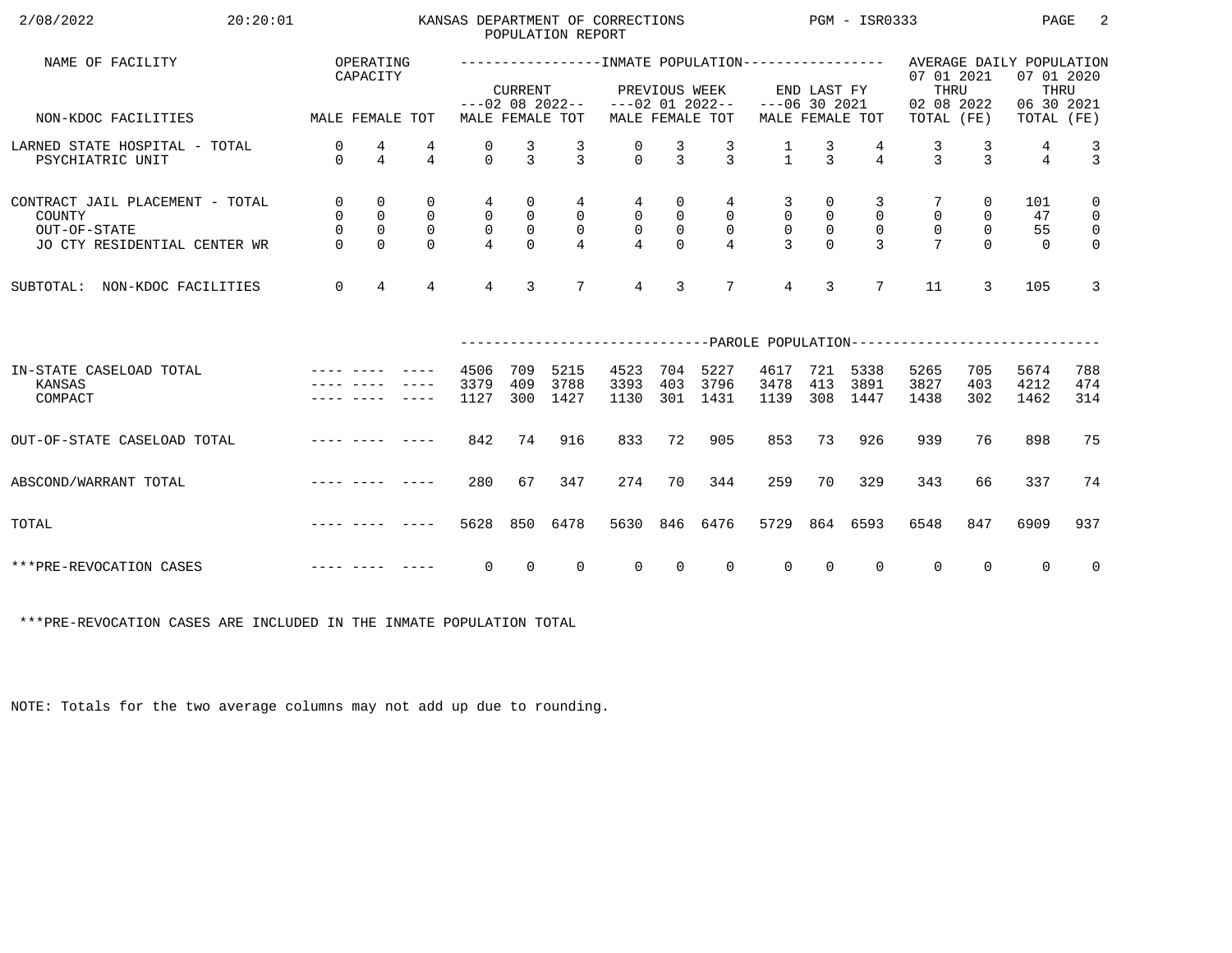## 2/08/2022 20:20:01 KANSAS DEPARTMENT OF CORRECTIONS PGM - ISR0333 PAGE 3POPULATION REPORT

## SUMMARY OF CHANGE

|                                                                                                                                        |      |                                                                                      | TOTAL (ALL INMATES)                                                                                                                                         |                                                 |     |                                                                                             | KDOC FACILITIES     |                                                                                                                                                                          |                  |                                                                    |     |                | NON-KDOC FACILITIES                                                                                                                            |                                                                                                 |                                  |                |            |                          |                            |                 | IN-STATE CASELOAD                                                                    |                                                                                                           |                                                                                                       |                                                                                       |                                              |  |
|----------------------------------------------------------------------------------------------------------------------------------------|------|--------------------------------------------------------------------------------------|-------------------------------------------------------------------------------------------------------------------------------------------------------------|-------------------------------------------------|-----|---------------------------------------------------------------------------------------------|---------------------|--------------------------------------------------------------------------------------------------------------------------------------------------------------------------|------------------|--------------------------------------------------------------------|-----|----------------|------------------------------------------------------------------------------------------------------------------------------------------------|-------------------------------------------------------------------------------------------------|----------------------------------|----------------|------------|--------------------------|----------------------------|-----------------|--------------------------------------------------------------------------------------|-----------------------------------------------------------------------------------------------------------|-------------------------------------------------------------------------------------------------------|---------------------------------------------------------------------------------------|----------------------------------------------|--|
|                                                                                                                                        |      | POPULATION                                                                           | MALE                                                                                                                                                        | CHANGE FROM<br>PREVIOUS MONTH<br>FEM            | TOT | POPULATION CHANGE FROM                                                                      |                     | MALE FEM                                                                                                                                                                 |                  | PREVIOUS MONTH                                                     | TOT |                | POPULATION CHANGE FROM                                                                                                                         |                                                                                                 | MALE FEM                         | PREVIOUS MONTH |            |                          | TOT                        |                 | POPULATION                                                                           |                                                                                                           | MALE                                                                                                  | CHANGE FROM<br>PREVIOUS MONTH<br>FEM                                                  | TOT                                          |  |
| JANUARY<br>FEBRUARY<br>MARCH<br>APRIL<br>MAY<br>JUNE<br>JULY<br><b>AUGUST</b><br>SEPTEMBER<br><b>OCTOBER</b><br>NOVEMBER               | 2021 | 8729<br>8735<br>8749<br>8686<br>8654<br>8556<br>8530<br>8445<br>8457<br>8400<br>8345 | $+ 15 - 9 + 6$<br>$+ 11 + 3 + 14$<br>$\sim$<br>$ \,$<br>$-77 - 21 -$<br>$-33 + 7 - 26$<br>$-79 - 6 - 85$<br>$-2+14+12$<br>$-37 - 20 - 57$<br>$-54 - 1 - 55$ | 7979 750 8729<br>$71 + 8 - 63$<br>$29 - 3 - 32$ | 98  | 8665<br>8714<br>8745<br>8682<br>8650<br>8549<br>8520<br>8432<br>8445<br>8386<br>8333        |                     | 7918 747 8665<br>$+ 58 - 9 + 49$<br>$+ 28 + 3 + 31$<br>$\sim$<br>$\sim$ $-$<br>$\sim$<br>$-36 + 7 - 29$<br>$\sim$<br>$-1 + 14 + 13$<br>$-38 - 21 - 59$<br>$-52 - 1 - 53$ |                  | $71 + 8 - 63$<br>$29 - 3 - 32$<br>$80 - 21 - 101$<br>$82 - 6 - 88$ |     |                | $\overline{4}$<br>$\begin{array}{ccccccccc} 14 & + & 1 & + & 1 & + & 2 \\ 12 & - & 2 & - & 0 & - & 2 \\ 9 & - & 2 & - & 1 & - & 3 \end{array}$ | 64<br>21<br>$4 -$<br>$4 -$<br>$7 +$<br>$10 + 3 - 0 + 3$<br>$13 + 3 - 0 + 3$<br>$12 - 1 - 0 - 1$ | $-43 - 0 - 43$<br>$-17 - 0 - 17$ | 61<br>$0 -$    | 3<br>$0 -$ | $0 - 0 -$<br>$3 - 0 + 3$ | 64<br>$\Omega$<br>$\Omega$ |                 | 5570<br>5514<br>5473<br>5442<br>5421<br>5338<br>5305<br>5256<br>5274<br>5209<br>5243 | $\sim$<br>$\sim$<br>$\overline{\phantom{a}}$<br>$\equiv$<br>$\overline{\phantom{a}}$<br>$+$<br>$\sim$ $-$ | 4809<br>$-44-$<br>$-36 -$<br>$27 -$<br>$14 -$<br>71 -<br>$33 -$<br>$33 -$<br>19 -<br>49 -<br>$+ 18 +$ | 761 5570<br>$12 - 56$<br>$12 - 83$<br>$16 - 49$<br>$1 + 18$<br>$16 - 65$<br>$16 + 34$ | $5 - 41$<br>$4 - 31$<br>$7 - 21$<br>$0 - 33$ |  |
| DECEMBER<br>JANUARY                                                                                                                    | 2022 | $8346 + 10 - 9 + 1$<br>$8326 - 3 - 17 - 20$                                          |                                                                                                                                                             |                                                 |     | 8337<br>8319                                                                                |                     | $+ 12 - 8 + 4$                                                                                                                                                           |                  |                                                                    |     |                | $-1$ $-17$ $-18$ $7$ $-2$ $-0$ $-2$                                                                                                            |                                                                                                 |                                  |                |            |                          |                            |                 | 5217<br>5223                                                                         | $\sim$ $-$<br>$+$                                                                                         | $25 -$<br>$6 -$                                                                                       | $1 - 26$                                                                              | $0 + 6$                                      |  |
| NET CHANGE OVER 12 MO PERIOD - 349 - 54 - 403 - 292 - 54 - 346 - 57 + 0 - 57 - 289 - 58 - 347<br>AVERAGE MONTHLY CHANGE $-29 - 5 - 34$ |      |                                                                                      |                                                                                                                                                             |                                                 |     |                                                                                             |                     | $-24 - 5 - 29$                                                                                                                                                           |                  |                                                                    |     |                |                                                                                                                                                |                                                                                                 |                                  | $5 + 0 -$      |            |                          | $5^{\circ}$                |                 | $-24 - 5 - 29$                                                                       |                                                                                                           |                                                                                                       |                                                                                       |                                              |  |
|                                                                                                                                        |      |                                                                                      |                                                                                                                                                             |                                                 |     | --------INMATE POPULATION - SUMMARY OF CHANGE (PERIOD: 07 01 2021 THRU 01 31 2022)--------  |                     |                                                                                                                                                                          |                  |                                                                    |     |                |                                                                                                                                                |                                                                                                 |                                  |                |            |                          |                            |                 |                                                                                      |                                                                                                           |                                                                                                       |                                                                                       |                                              |  |
|                                                                                                                                        |      |                                                                                      |                                                                                                                                                             | TOTAL                                           |     | (ALL INMATES) WOOC FACILITIES NON-KDOC FACILITIES                                           |                     |                                                                                                                                                                          |                  |                                                                    |     |                |                                                                                                                                                |                                                                                                 |                                  |                |            |                          |                            |                 |                                                                                      |                                                                                                           |                                                                                                       |                                                                                       |                                              |  |
|                                                                                                                                        |      |                                                                                      | MALE FEMALE                                                                                                                                                 |                                                 |     | TOTAL TOTAL TOTAL TOTAL TOTAL TOTAL TOTAL TOTAL TOTAL (BOTH SEXES) MALE FEMALE (BOTH SEXES) |                     |                                                                                                                                                                          |                  |                                                                    |     |                |                                                                                                                                                |                                                                                                 |                                  |                |            |                          |                            |                 |                                                                                      |                                                                                                           |                                                                                                       |                                                                                       |                                              |  |
| NUMBER OF INMATES - 198 - 32                                                                                                           |      |                                                                                      |                                                                                                                                                             |                                                 |     |                                                                                             | $-230$ $-198$ $-32$ |                                                                                                                                                                          |                  |                                                                    |     |                |                                                                                                                                                | $-230$                                                                                          |                                  |                | $+ 0$      |                          |                            | $\Omega$        | $+$                                                                                  | $\bigcap$                                                                                                 |                                                                                                       |                                                                                       |                                              |  |
| PERCENT CHANGE                                                                                                                         |      |                                                                                      | $-2.5$ $-4.4$ $-$                                                                                                                                           |                                                 |     | $-2.7%$                                                                                     |                     |                                                                                                                                                                          |                  |                                                                    |     | $-2.5% - 4.4%$ |                                                                                                                                                | $-2.7%$                                                                                         |                                  |                | $+$ $-$    | $.0%$ +                  |                            | .0 <sub>8</sub> |                                                                                      | .0 <sub>8</sub>                                                                                           |                                                                                                       |                                                                                       |                                              |  |
| AVERAGE MONTHLY CHANGE                                                                                                                 |      |                                                                                      | $-28 - 5$                                                                                                                                                   |                                                 |     | $-33$                                                                                       |                     |                                                                                                                                                                          |                  |                                                                    |     | $-28 - 5$      |                                                                                                                                                | $-33$                                                                                           |                                  |                | $+$        | $0 +$                    |                            | $\Omega$        | $+$                                                                                  | $\overline{0}$                                                                                            |                                                                                                       |                                                                                       |                                              |  |
|                                                                                                                                        |      |                                                                                      | PAROLE POPULATION - SUMMARY OF CHANGE (PERIOD: 07 01 2021 THRU 01 31 2022)                                                                                  |                                                 |     |                                                                                             |                     |                                                                                                                                                                          |                  |                                                                    |     |                |                                                                                                                                                |                                                                                                 |                                  |                |            |                          |                            |                 |                                                                                      |                                                                                                           |                                                                                                       |                                                                                       |                                              |  |
|                                                                                                                                        |      |                                                                                      | PRE-REV<br>CASES                                                                                                                                            |                                                 |     | ---INSTATE CASELOAD---- CASELOAD<br>TOTAL KANSAS COMPACTS OUT-OF-STATE                      |                     |                                                                                                                                                                          |                  |                                                                    |     |                |                                                                                                                                                |                                                                                                 |                                  |                |            | ABSCOND<br>WARRANT       |                            |                 |                                                                                      |                                                                                                           |                                                                                                       |                                                                                       |                                              |  |
| NUMBER OF OFFENDERS                                                                                                                    |      | $+$ 0                                                                                |                                                                                                                                                             |                                                 |     | $-115 - 102 - 13$                                                                           |                     |                                                                                                                                                                          |                  |                                                                    |     |                | $-17$                                                                                                                                          |                                                                                                 |                                  |                | + 14       |                          |                            |                 |                                                                                      |                                                                                                           |                                                                                                       |                                                                                       |                                              |  |
| PERCENT CHANGE                                                                                                                         |      |                                                                                      | $+$ .0%                                                                                                                                                     |                                                 |     | $-2.1$ % $-2.6$ %                                                                           |                     |                                                                                                                                                                          | - .98            |                                                                    |     |                | $-1.8%$                                                                                                                                        |                                                                                                 |                                  |                |            | $+4.2%$                  |                            |                 |                                                                                      |                                                                                                           |                                                                                                       |                                                                                       |                                              |  |
| AVERAGE MONTHLY CHANGE                                                                                                                 |      |                                                                                      | $+ 0$                                                                                                                                                       |                                                 |     | $-16 - 15$                                                                                  |                     |                                                                                                                                                                          | $\sim$ 100 $\mu$ | 2                                                                  |     |                | $-2$                                                                                                                                           |                                                                                                 |                                  |                | $+$        | 2                        |                            |                 |                                                                                      |                                                                                                           |                                                                                                       |                                                                                       |                                              |  |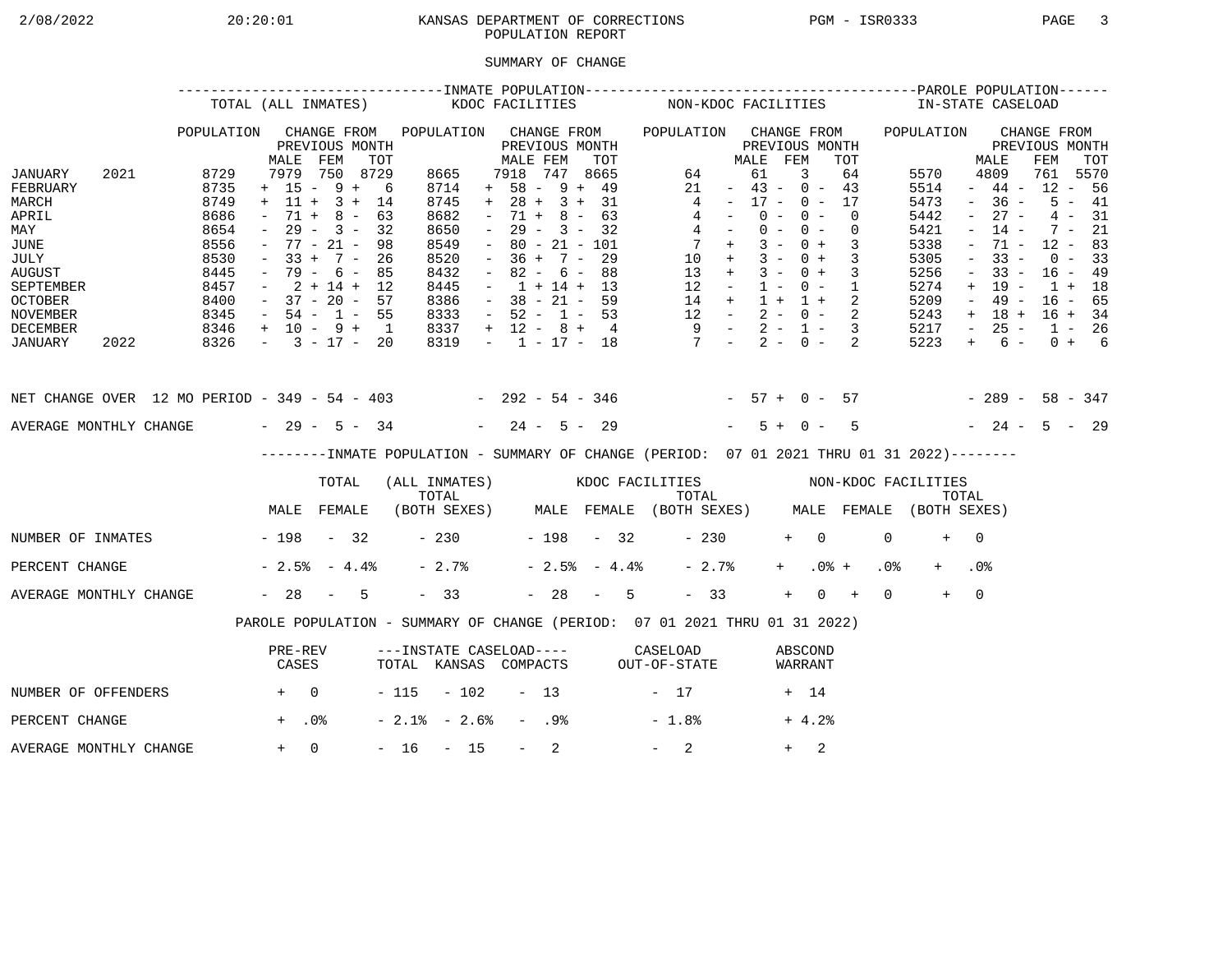## 2/08/2022 20:20:01 KANSAS DEPARTMENT OF CORRECTIONS PGM - ISR0333 PAGE 4POPULATION REPORT

| NAME OF FACILITY         |               |             |             |               |             |              | INMATE CUSTODY CLASSIFICATION AS OF 02 08 2022                          |             |               |              |          |                           |                |              |                |                                           |             |          |                 |              |                |
|--------------------------|---------------|-------------|-------------|---------------|-------------|--------------|-------------------------------------------------------------------------|-------------|---------------|--------------|----------|---------------------------|----------------|--------------|----------------|-------------------------------------------|-------------|----------|-----------------|--------------|----------------|
|                          | -UNCLASSIFIED |             |             | -SPECIAL MGM- |             |              |                                                                         |             | ---MAXIMUM--- |              |          |                           |                |              |                | -UNC/SPM/MAX- -MEDIUM HIGH- --MEDIUM LOW- |             |          | $---MINIMUM---$ |              |                |
| KDOC FACILITIES          | MALE FEM TOT  |             |             | MALE FEM      |             | TOT          | MALE FEM                                                                |             | TOT           |              |          | MALE FEM TOT MALE FEM TOT |                |              |                | MALE FEM                                  |             | TOT      | <b>MALE FEM</b> |              | TOT            |
| LANSING - TOTAL          | 8             | $\mathbf 0$ | 8           | 315           | 0           | 315          | 501                                                                     | 0           | 501           | 824          | 0        | 824                       | 319            | 0            | 319            | 325                                       | 0           | 325      | 391             | $\Omega$     | 391            |
| CENTRAL UNIT             |               | $\Omega$    | 7           | 315           | $\mathbf 0$ | 315          | 501                                                                     | 0           | 501           | 823          | 0        | 823                       | 319            | $\Omega$     | 319            | 325                                       | $\mathbf 0$ | 325      | 45              | $\Omega$     | 45             |
| EAST UNIT                |               | $\Omega$    | 1           | 0             | 0           | $\Omega$     | $\mathbf 0$                                                             | $\mathbf 0$ | $\Omega$      | 1            | 0        | $\mathbf 1$               | $\Omega$       | $\Omega$     | $\Omega$       | 0                                         | $\Omega$    | $\Omega$ | 346             | 0            | 346            |
| HUTCHINSON - TOTAL       | 9             | $\Omega$    | 9           | 146           | $\Omega$    | 146          | 255                                                                     | $\Omega$    | 255           | 410          | 0        | 410                       | 263            | 0            | 263            | 613                                       | $\Omega$    | 613      | 394             | <sup>n</sup> | 394            |
| CENTRAL UNIT             | 9             | $\Omega$    | 9           | 144           | 0           | 144          | 254                                                                     | 0           | 254           | 407          | 0        | 407                       | 263            | $\Omega$     | 263            | 181                                       | $\Omega$    | 181      | 27              | $\cap$       | 27             |
| EAST UNIT                | $\Omega$      | 0           | 0           | 2             | 0           | 2            |                                                                         | 0           | 1             | 3            | 0        | 3                         | 0              | $\Omega$     | $\Omega$       | 432                                       | $\mathbf 0$ | 432      | 60              |              | 60             |
| SOUTH UNIT               | $\Omega$      | $\Omega$    | $\Omega$    | $\Omega$      | $\Omega$    | $\Omega$     | $\Omega$                                                                | $\Omega$    | $\Omega$      | $\Omega$     | $\Omega$ | $\Omega$                  | $\Omega$       | $\Omega$     | $\Omega$       | $\Omega$                                  | $\Omega$    | $\Omega$ | 307             | $\Omega$     | 307            |
| EL DORADO - TOTAL        | 205           | $\Omega$    | 205         | 458           | $\Omega$    | 458          | 227                                                                     | $\Omega$    | 227           | 890          | 0        | 890                       | 224            | $\Omega$     | 224            | 262                                       | $\Omega$    | 262      | 47              | $\Omega$     | 47             |
| CENTRAL UNIT - TOTAL     | 205           | $\Omega$    | 205         | 457           | $\Omega$    | 457          | 227                                                                     | $\Omega$    | 227           | 889          | 0        | 889                       | 223            | $\Omega$     | 223            | 153                                       | $\Omega$    | 153      | 29              |              | 29             |
| GENERAL POPULATION       | 8             | $\Omega$    | 8           | 454           | $\Omega$    | 454          | 209                                                                     | $\Omega$    | 209           | 671          | 0        | 671                       | 206            | $\Omega$     | 206            | 129                                       | $\Omega$    | 129      | 19              | $\Omega$     | 19             |
| RECP & DIAG UNIT         | 197           | $\Omega$    | 197         | 3             | $\Omega$    | 3            | 18                                                                      | $\Omega$    | 18            | 218          | 0        | 218                       | 17             | $\Omega$     | 17             | 24                                        | $\Omega$    | 24       | 10              | $\Omega$     | 10             |
| SOUTH UNIT               | $\Omega$      | $\Omega$    | $\Omega$    | $\mathbf{1}$  | $\Omega$    | $\mathbf{1}$ | $\cap$                                                                  | $\Omega$    | $\Omega$      | $\mathbf{1}$ | $\Omega$ |                           | $\overline{1}$ | $\Omega$     | $\overline{1}$ | 109                                       | $\Omega$    | 109      | 18              | $\Omega$     | 18             |
| TOPEKA - TOTAL           | 0             | 47          | 47          | 0             | 10          | 10           | 0                                                                       | 45          | 45            |              | 0 102    | 102                       | 0              | 79           | 79             |                                           | 0, 157      | 157      |                 | 0 359        | 359            |
| CENTRAL UNIT - TOTAL     | $\Omega$      | 47          | 47          | $\Omega$      | 10          | 10           | $\Omega$                                                                | 45          | 45            |              | 0 102    | 102                       | 0              | 79           | 79             |                                           | 0, 157      | 157      |                 | 0 359        | 359            |
| GENERAL POPULATION       | $\Omega$      | 19          | 19          | 0             | 10          | 10           | 0                                                                       | 45          | 45            | $\Omega$     | 74       | 74                        | 0              | 78           | 78             |                                           | 0, 157      | 157      |                 | 0.351        | 351            |
| RECP & DIAG UNIT         | $\Omega$      | 28          | 28          | $\Omega$      | $\Omega$    | $\Omega$     | $\Omega$                                                                | $\Omega$    | $\Omega$      | $\Omega$     | 28       | 28                        | $\Omega$       | $\mathbf{1}$ | 1              | $\Omega$                                  | $\Omega$    | $\Omega$ | $\Omega$        | 8            | 8              |
| NORTON - TOTAL           | $\Omega$      | $\Omega$    | $\Omega$    | 19            | $\Omega$    | 19           | 1                                                                       | 0           | 1             | 20           | 0        | 20                        | 1              | $\Omega$     |                | 517                                       | 0           | 517      | 310             | <sup>n</sup> | 310            |
| CENTRAL UNIT             | $\Omega$      | $\Omega$    | $\mathbf 0$ | 19            | $\mathbf 0$ | 19           | $\mathbf{1}$                                                            | $\mathbf 0$ | 1             | 20           | 0        | 20                        | $\mathbf{1}$   | $\Omega$     | 1              | 517                                       | 0           | 517      | 189             | $\Omega$     | 189            |
| EAST UNIT                | $\Omega$      | $\Omega$    | $\Omega$    | $\Omega$      | $\mathbf 0$ | $\Omega$     | $\Omega$                                                                | $\Omega$    | $\Omega$      | $\Omega$     | $\Omega$ | $\Omega$                  | $\Omega$       | $\mathbf 0$  | $\Omega$       | 0                                         | $\Omega$    | $\Omega$ | 121             | $\mathbf 0$  | 121            |
| ELLSWORTH - TOTAL        | $\Omega$      | 0           | 0           | 5             | 0           | 5            | 4                                                                       | 0           | 4             | 9            | 0        | 9                         | 324            | 0            | 324            | 384                                       | $\Omega$    | 384      | 87              | $\Omega$     | 87             |
| CENTRAL UNIT             |               | $\Omega$    | $\Omega$    | 5             | $\Omega$    | 5            | $\overline{4}$                                                          | $\Omega$    | 4             | 9            | $\Omega$ | 9                         | 324            | $\Omega$     | 324            | 384                                       | $\Omega$    | 384      | 87              | $\Omega$     | 87             |
| WINFIELD - TOTAL         | $\Omega$      | $\Omega$    | $\Omega$    | $\Omega$      | $\Omega$    | $\Omega$     | $\Omega$                                                                | $\Omega$    | $\Omega$      | $\Omega$     | 0        | $\Omega$                  | $\Omega$       | $\Omega$     | 0              | $\Omega$                                  | $\Omega$    | $\Omega$ | 422             | $\cap$       | 422            |
| WICHITA WR - TOTAL       | $\Omega$      | $\Omega$    | $\Omega$    | $\Omega$      | $\Omega$    | $\Omega$     | $\Omega$                                                                | $\Omega$    | $\mathbf 0$   | $\Omega$     | 0        | $\Omega$                  | $\Omega$       | $\Omega$     | $\Omega$       | $\Omega$                                  | $\Omega$    | $\Omega$ | 104             | $\Omega$     | 104            |
| LARNED MH - TOTAL        | $\Omega$      | $\Omega$    | 0           | 25            | 0           | 25           | 52                                                                      | $\mathbf 0$ | 52            | 77           | 0        | 77                        | 75             | 0            | 75             | 91                                        | 0           | 91       | 224             | $\Omega$     | 224            |
| CENTRAL UNIT             |               | $\Omega$    | 0           | 24            | 0           | 24           | 52                                                                      | $\mathbf 0$ | 52            | 76           | 0        | 76                        | 75             | $\mathbf 0$  | 75             | 91                                        | 0           | 91       | 1               | $\Omega$     | $\overline{1}$ |
| SOUTH UNIT               | $\Omega$      | $\Omega$    | $\Omega$    | 1             | $\mathbf 0$ | $\mathbf{1}$ | $\Omega$                                                                | $\Omega$    | $\Omega$      | $\mathbf{1}$ | $\Omega$ | $\mathbf 1$               | $\Omega$       | $\Omega$     | $\mathbf 0$    | $\mathbf 0$                               | $\mathbf 0$ | $\Omega$ | 223             | $\Omega$     | 223            |
| SUBTOTAL: KDOC FACILITIE |               | 222 47      | 269         | 968 10        |             |              | 978 1040 45 1085 2230 102 2332 1206 79 1285 2192 157 2349 1979 359 2338 |             |               |              |          |                           |                |              |                |                                           |             |          |                 |              |                |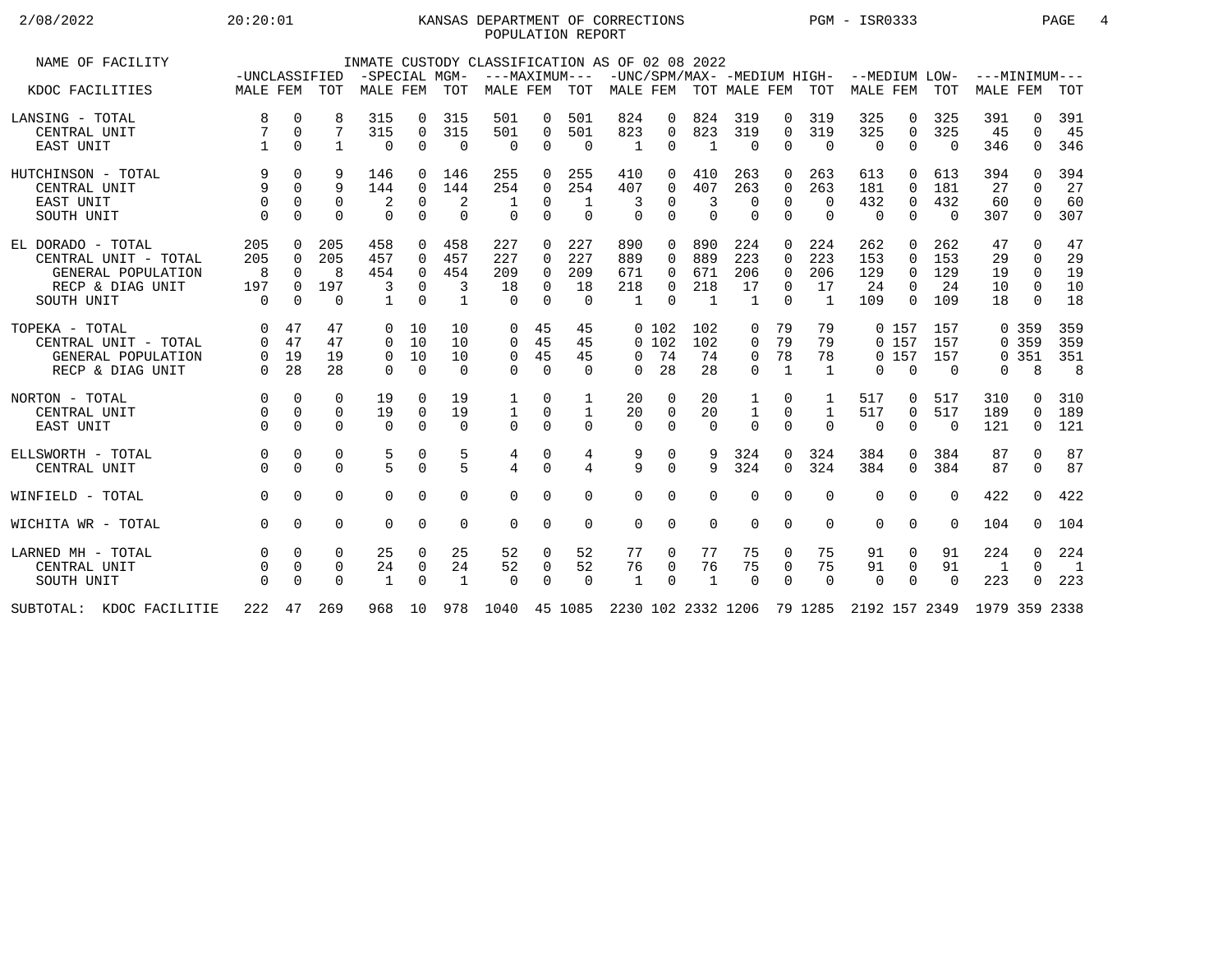| 2/08/2022                      | 20:20:01                  |          |          |                                                |                |          | KANSAS DEPARTMENT OF CORRECTIONS<br>POPULATION REPORT |          |          |          |                         |          |                                             |                |          | PGM - ISR0333        |          |             |                           |          | PAGE           | $\mathbf{b}$ |
|--------------------------------|---------------------------|----------|----------|------------------------------------------------|----------------|----------|-------------------------------------------------------|----------|----------|----------|-------------------------|----------|---------------------------------------------|----------------|----------|----------------------|----------|-------------|---------------------------|----------|----------------|--------------|
| NAME OF FACILITY               |                           |          |          | INMATE CUSTODY CLASSIFICATION AS OF 02 08 2022 |                |          |                                                       |          |          |          |                         |          |                                             |                |          |                      |          |             |                           |          |                |              |
| NON-KDOC FACILITIES            | -UNCLASSIFIED<br>MALE FEM |          | TOT      | -SPECIAL MGM-<br>MALE FEM                      |                | TOT      | ---MAXIMUM---<br>MALE FEM                             |          | TOT      | MALE FEM |                         |          | -UNC/SPM/MAX- -MEDIUM HIGH-<br>TOT MALE FEM |                | TOT      | --MEDIUM<br>MALE FEM |          | LOW-<br>TOT | ---MINIMUM---<br>MALE FEM |          | TOT            |              |
| LARNED STATE HOSPITAL          | $\Omega$                  | $\Omega$ | $\Omega$ | $\Omega$                                       | $\overline{0}$ | $\Omega$ | $\Omega$                                              | 3        | 3        | $\Omega$ | $\overline{\mathbf{3}}$ | 3        | $\Omega$                                    | $\overline{0}$ | $\Omega$ | $\Omega$             | $\Omega$ | $\Omega$    | $\Omega$                  | $\Omega$ | $\overline{0}$ |              |
| JO CTY RESIDENTIAL CEN         | $\Omega$                  | $\Omega$ | $\Omega$ | $\Omega$                                       | $\overline{0}$ | $\Omega$ | $\Omega$                                              | $\Omega$ | $\Omega$ |          | $0 \quad 0$             | $\Omega$ | $\Omega$                                    | $\overline{0}$ | $\Omega$ | $\Omega$             | $\Omega$ | $\Omega$    | 4                         | $\Omega$ | -4             |              |
| SUBTOTAL:<br>NON-KDOC          | $\Omega$                  | - 0      | $\Omega$ | $\Omega$                                       | $\bigcap$      | $\Omega$ | $\Omega$                                              | 3        | 3        |          | $0 \quad 3$             | 3        | $\Omega$                                    | $\overline{0}$ | $\Omega$ | $\Omega$             | $\Omega$ | $\Omega$    | 4                         | $\Omega$ | 4              |              |
| TOTAL:<br>NON-KDOC<br>KDOC AND | 222                       | 47       | 269      | 968                                            | 10             | 978      | 1040                                                  |          | 48 1088  | 2230     | 105                     | 2335     | 1206                                        |                | 79 1285  | 2192 157 2349        |          |             | 1983 359 2342             |          |                |              |

#### SPECIAL MANAGEMENT AND INFIRMARY INMATESSPECIAL MANAGEMENT(DISTRIBUTIONS)

| LOCATION                           |     |                 |     |          |                  |             |                 |          |          |          |             |             |          | INMATES      |             |
|------------------------------------|-----|-----------------|-----|----------|------------------|-------------|-----------------|----------|----------|----------|-------------|-------------|----------|--------------|-------------|
|                                    |     | ALL SPECIAL MGM |     |          | DISC SEGREGATION |             | PROTEC. CUSTODY |          |          | ADMIN    |             | SEGREGATION |          | IN INFIRMARY |             |
| KDOC FACILITIES                    |     | MALE FEMALE TOT |     | MALE     | FEMALE TOT       |             | MALE FEMALE TOT |          |          |          | MALE FEMALE | TOT         | MALE     | FEMALE       | TOT         |
| LANSING CORRECTIONAL FACILITY      | 315 | $\Omega$        | 315 | 17       | $\Omega$         | 17          | 4               | $\Omega$ | 4        | 294      | $\Omega$    | 294         |          | 0            | $\Omega$    |
| HUTCHINSON CORRECTIONAL FACILITY   | 146 |                 | 146 | 21       |                  | 21          | $\Omega$        | 0        | $\Omega$ | 125      | 0           | 125         | 8        | $\mathbf 0$  | 8           |
| EL DORADO CORRECTIONAL FACILITY    | 458 | $\Omega$        | 458 | 8        | 0                | 8           | 6               | 0        | 6        | 444      | 0           | 444         | 17       | 0            | 17          |
| TOPEKA CORRECTIONAL FACILITY       | 0   | 10              | 10  | $\Omega$ |                  | $\Omega$    | $\Omega$        | 0        | $\Omega$ | $\Omega$ | 10          | 10          | $\Omega$ | 0            | $\mathbf 0$ |
| NORTON CORRECTIONAL FACILITY       | 19  | $\Omega$        | 19  |          | $\Omega$         |             |                 | $\Omega$ |          | 17       | $\Omega$    | 17          | $\Omega$ | $\mathbf 0$  | $\Omega$    |
| ELLSWORTH CORRECTIONAL FACILITY    | 5   | $\Omega$        | 5   |          |                  | $\Omega$    | $\Omega$        | 0        | $\Omega$ | 5        | $\Omega$    | 5           |          | $\mathbf 0$  | $\mathbf 0$ |
| CORRECTIONAL FACILITY<br>WINFIELD  | 0   | $\Omega$        | 0   | $\Omega$ | $\Omega$         | $\mathbf 0$ | 0               | 0        | $\Omega$ | 0        | $\Omega$    | $\Omega$    | $\Omega$ | $\mathbf 0$  | $\Omega$    |
| WICHITA CORRECTIONAL FACILITY      | 0   | $\Omega$        | 0   | $\Omega$ | $\Omega$         | $\Omega$    | $\Omega$        | $\Omega$ | $\Omega$ | 0        | $\Omega$    | $\Omega$    | $\Omega$ | $\mathbf 0$  | $\Omega$    |
| CORRECTIONAL MH FACILITY<br>LARNED | 25  | $\Omega$        | 25  | 16       | 0                | 16          | $\Omega$        | $\Omega$ | $\Omega$ | 9        | $\Omega$    | 9           | $\Omega$ | $\Omega$     | $\Omega$    |
| TOTAL KDOC FACILITIES              | 968 | 10              | 978 | 63       |                  | 63          | 11              | 0        | 11       | 894      | 10          | 904         | 25       | 0            | 25          |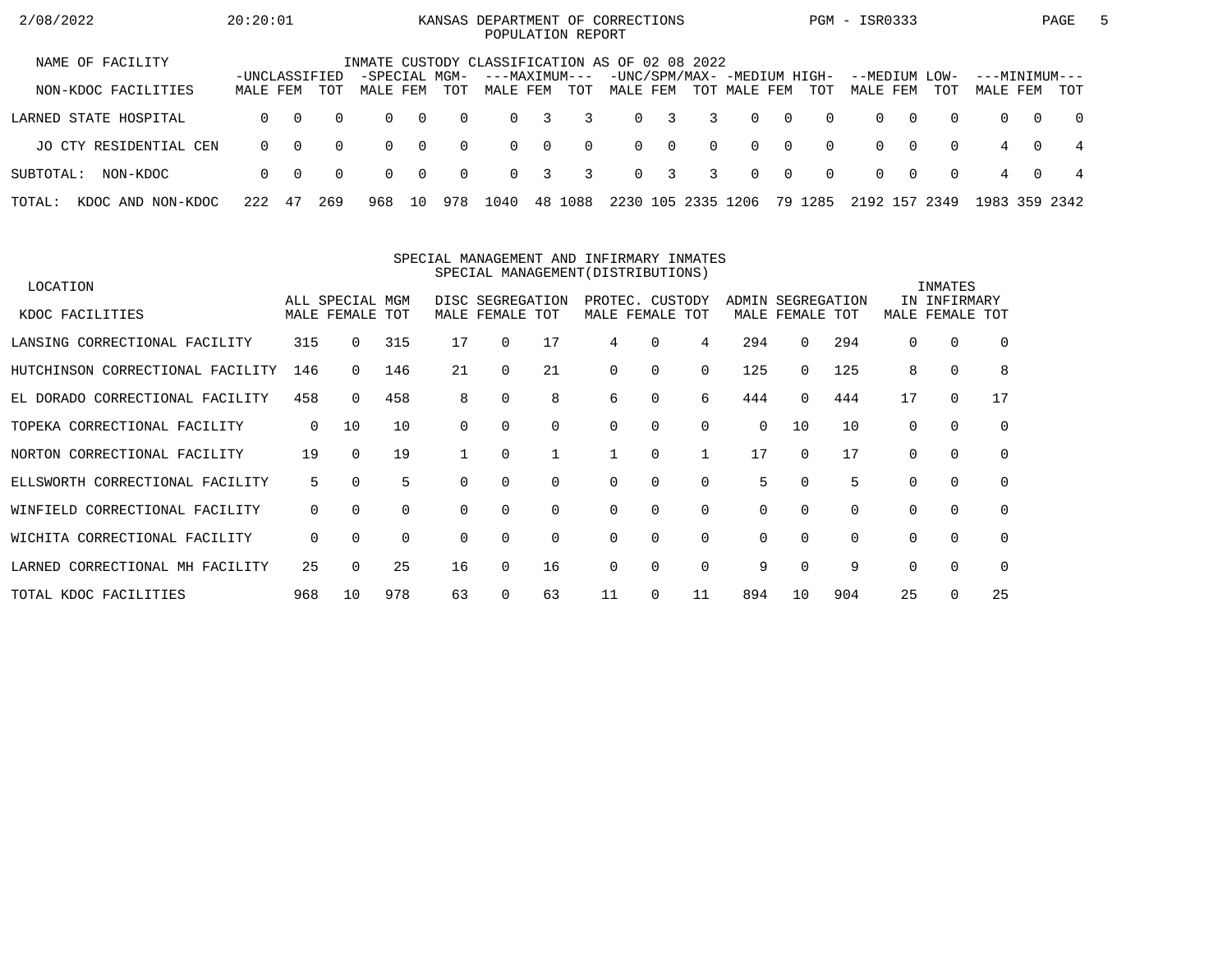2/08/2022 20:20:01 KANSAS DEPARTMENT OF CORRECTIONS PGM - ISR0333 PAGE 6 POPULATION REPORT

## DISTRIBUTION OF IN-STATE PAROLE CASELOAD BY LEVEL OF SUPERVISION

|                                                                                                                                                                                                                            |                                                                                     | ALL LEVELS                                                                         | MALE FEMALE TOT MALE FEMALE TOT                                                      |                                                                                                               | HIGH                                                                                                    |                                                                                                 | MALE FEMALE TOT                                                                 | CLOSE/MODERATE                                                                      |                                                                               | MALE FEMALE TOT                                                                          |                                                                                   | MODERATE/LOW-MOD                                                                           | MALE FEMALE TOT                                                                        | LOW                                                                                                             |                                                                                                                  |                                                                                                      | UNCLASSIFIED<br>MALE FEMALE TOT                                                             |                                                                                                        |
|----------------------------------------------------------------------------------------------------------------------------------------------------------------------------------------------------------------------------|-------------------------------------------------------------------------------------|------------------------------------------------------------------------------------|--------------------------------------------------------------------------------------|---------------------------------------------------------------------------------------------------------------|---------------------------------------------------------------------------------------------------------|-------------------------------------------------------------------------------------------------|---------------------------------------------------------------------------------|-------------------------------------------------------------------------------------|-------------------------------------------------------------------------------|------------------------------------------------------------------------------------------|-----------------------------------------------------------------------------------|--------------------------------------------------------------------------------------------|----------------------------------------------------------------------------------------|-----------------------------------------------------------------------------------------------------------------|------------------------------------------------------------------------------------------------------------------|------------------------------------------------------------------------------------------------------|---------------------------------------------------------------------------------------------|--------------------------------------------------------------------------------------------------------|
| NORTHERN REGION TOTAL<br>KANSAS CITY TOTAL<br>OTHER<br>KANSAS OFFENDERS<br>COMPACT PAROLE<br>ON SUPERVISION<br>PENDING INVEST<br>WAIT RPT INSTR<br>COMPACT PROBATION<br>ON SUPERVISION<br>PENDING INVEST<br>WAIT RPT INSTR | 2368<br>587<br>587<br>375<br>87<br>66<br>20<br>$\mathbf{1}$<br>125<br>95<br>7<br>23 | 407<br>82<br>82<br>41<br>6<br>2<br>4<br>$\Omega$<br>35<br>22<br>$\mathbf{1}$<br>12 | 2775<br>669<br>669<br>416<br>93<br>68<br>24<br>$\mathbf{1}$<br>160<br>117<br>8<br>35 | 192<br>37<br>37<br>31<br>4<br>3<br>1<br>$\Omega$<br>2<br>2<br>$\Omega$<br>$\Omega$                            | 24<br>2<br>2<br>1<br>$\Omega$<br>$\Omega$<br>O<br>$\Omega$<br>1<br>$\mathbf{1}$<br>$\Omega$<br>$\Omega$ | 216<br>39<br>39<br>32<br>$\overline{4}$<br>3<br>1<br>$\Omega$<br>3<br>3<br>$\Omega$<br>$\Omega$ | 1004<br>256<br>256<br>181<br>33<br>28<br>5<br>$\mathbf 0$<br>42<br>31<br>4<br>7 | 138<br>24<br>24<br>13<br>3<br>$\mathbf{1}$<br>2<br>$\Omega$<br>8<br>5<br>3          | 1142<br>280<br>280<br>194<br>36<br>29<br>7<br>$\Omega$<br>50<br>36<br>4<br>10 | 601<br>212<br>212<br>119<br>35<br>32<br>3<br>$\mathbf 0$<br>58<br>55<br>$\mathbf 0$<br>3 | 108<br>37<br>37<br>17<br>1<br>1<br>0<br>$\Omega$<br>19<br>15<br>$\mathbf{1}$<br>3 | 709<br>249<br>249<br>136<br>36<br>33<br>3<br>$\Omega$<br>77<br>70<br>1<br>6                | 335<br>24<br>24<br>14<br>1<br>1<br>$\Omega$<br>$\Omega$<br>9<br>4<br>$\mathbf{1}$<br>4 | 88<br>7<br>7<br>3<br>$\Omega$<br>$\Omega$<br>$\Omega$<br>$\mathbf 0$<br>4<br>$\mathbf 1$<br>$\overline{0}$<br>3 | 423<br>31<br>31<br>17<br>$\mathbf{1}$<br>$\mathbf{1}$<br>$\mathbf 0$<br>$\Omega$<br>13<br>5<br>$\mathbf 1$<br>7  | 236<br>58<br>58<br>30<br>14<br>$\overline{2}$<br>11<br>$\mathbf 1$<br>14<br>3<br>$\overline{2}$<br>9 | 49<br>12<br>12<br>7<br>2<br>$\Omega$<br>2<br>0<br>3<br>0<br>0<br>3                          | 285<br>70<br>70<br>37<br>16<br>$\overline{2}$<br>13<br>$\mathbf{1}$<br>17<br>3<br>$\overline{2}$<br>12 |
| TOPEKA TOTAL<br><b>OTHER</b><br>KANSAS OFFENDERS<br>COMPACT PAROLE<br>ON SUPERVISION<br>PENDING INVEST<br>COMPACT PROBATION<br>ON SUPERVISION<br>PENDING INVEST<br>WAIT RPT INSTR                                          | 299<br>299<br>253<br>19<br>11<br>8<br>27<br>16<br>2<br>9                            | 56<br>56<br>46<br>1<br>$\mathbf 1$<br>$\Omega$<br>9<br>2<br>$\mathcal{D}$          | 355<br>355<br>299<br>20<br>12<br>8<br>36<br>21<br>4<br>11                            | 35<br>35<br>31<br>2<br>2<br>$\Omega$<br>2<br>1<br>$\Omega$<br>1                                               | 6<br>6<br>4<br>$\Omega$<br>$\Omega$<br>$\Omega$<br>2<br>2<br>$\Omega$<br>$\Omega$                       | 41<br>41<br>35<br>2<br>2<br>$\Omega$<br>4<br>3<br>$\Omega$<br>$\mathbf{1}$                      | 201<br>201<br>173<br>13<br>8<br>5<br>15<br>12<br>1<br>$\overline{2}$            | 31<br>31<br>27<br>$\Omega$<br>$\Omega$<br>∩<br>4<br>-1<br>2<br>$\mathbf{1}$         | 232<br>232<br>200<br>13<br>8<br>5<br>19<br>13<br>3<br>3                       | 34<br>34<br>29<br>1<br>$\mathbf 1$<br>$\Omega$<br>4<br>$\mathbf 0$<br>$\mathbf 1$<br>3   | 12<br>12<br>10<br>$\mathbf{1}$<br>1<br>0<br>$\mathbf{1}$<br>1<br>0<br>$\Omega$    | 46<br>46<br>39<br>2<br>$\overline{2}$<br>$\Omega$<br>5<br>$\mathbf{1}$<br>$\mathbf 1$<br>3 | 10<br>10<br>6<br>$\Omega$<br>$\Omega$<br>∩<br>4<br>3<br>$\Omega$<br>$\mathbf{1}$       | 2<br>2<br>1<br>$\mathbf 0$<br>$\Omega$<br>$\Omega$<br>1<br>$\mathbf{1}$<br>$\mathbf 0$<br>$\Omega$              | 12<br>12<br>7<br>$\mathbf 0$<br>$\mathbf 0$<br>$\Omega$<br>5<br>4<br>$\mathbf 0$<br>$\mathbf{1}$                 | 19<br>19<br>14<br>3<br>$\Omega$<br>3<br>2<br>$\Omega$<br>$\Omega$<br>$\overline{2}$                  | 5<br>5<br>4<br>0<br>$\Omega$<br>$\Omega$<br>$\mathbf 1$<br>0<br>$\mathbf 0$<br>$\mathbf{1}$ | 24<br>24<br>18<br>3<br>$\Omega$<br>3<br>$\Omega$<br>$\mathbf 0$<br>3                                   |
| OLATHE TOTAL<br><b>OTHER</b><br>KANSAS OFFENDERS<br>COMPACT PAROLE<br>ON SUPERVISION<br>PENDING INVEST<br>WAIT RPT INSTR<br>COMPACT PROBATION<br>ON SUPERVISION<br>PENDING INVEST<br>WAIT RPT INSTR                        | 563<br>563<br>331<br>63<br>45<br>16<br>2<br>169<br>123<br>10<br>36                  | 132<br>132<br>55<br>15<br>13<br>1<br>1<br>62<br>51<br>$\overline{0}$<br>11         | 695<br>695<br>386<br>78<br>58<br>17<br>3<br>231<br>174<br>10<br>47                   | 27<br>27<br>26<br>$\Omega$<br>$\Omega$<br>$\Omega$<br>$\Omega$<br>$\mathbf 1$<br>1<br>$\mathbf 0$<br>$\Omega$ | 6<br>6<br>6<br>$\Omega$<br>0<br>0<br>$\Omega$<br>$\Omega$<br>O<br>$\Omega$<br>$\Omega$                  | 33<br>33<br>32<br>$\Omega$<br>$\Omega$<br>0<br>$\Omega$<br>$\mathbf{1}$<br>1<br>0<br>$\Omega$   | 133<br>133<br>90<br>15<br>10<br>5<br>$\mathbf 0$<br>28<br>22<br>2<br>4          | 29<br>29<br>21<br>2<br>2<br>0<br>$\Omega$<br>6<br>5<br>0<br>$\mathbf{1}$            | 162<br>162<br>111<br>17<br>12<br>5<br>$\mathbf 0$<br>34<br>27<br>2<br>5       | 68<br>68<br>47<br>8<br>7<br>$\mathbf 0$<br>1<br>13<br>9<br>$\mathbf 0$<br>4              | 13<br>13<br>9<br>2<br>2<br>0<br>0<br>2<br>2<br>0<br>0                             | 81<br>81<br>56<br>10<br>9<br>$\Omega$<br>1<br>15<br>11<br>$\mathbf 0$<br>$\overline{4}$    | 271<br>271<br>135<br>28<br>26<br>1<br>$\mathbf 1$<br>108<br>90<br>1<br>17              | 72<br>72<br>13<br>9<br>8<br>1<br>$\Omega$<br>50<br>43<br>$\overline{0}$<br>7                                    | 343<br>343<br>148<br>37<br>34<br>$\overline{2}$<br>$\mathbf 1$<br>158<br>133<br>1<br>24                          | 64<br>64<br>33<br>12<br>2<br>10<br>$\Omega$<br>19<br>$\mathbf{1}$<br>7<br>11                         | 12<br>12<br>6<br>2<br>1<br>0<br>1<br>4<br>$\mathbf{1}$<br>0<br>3                            | 76<br>76<br>39<br>14<br>3<br>10<br>$\mathbf{1}$<br>23<br>$\overline{2}$<br>7<br>14                     |
| LANSING<br>KANSAS OFFENDERS<br>COMPACT PAROLE<br>ON SUPERVISION<br>PENDING INVEST<br>WAIT RPT INSTR<br>COMPACT PROBATION<br>ON SUPERVISION<br>PENDING INVEST<br>WAIT RPT INSTR                                             | 255<br>178<br>41<br>28<br>12<br>1<br>36<br>24<br>4<br>8                             | 40<br>21<br>2<br>1<br>$\mathbf 0$<br>$\mathbf{1}$<br>17<br>9<br>3<br>5             | 295<br>199<br>43<br>29<br>12<br>2<br>53<br>33<br>7<br>13                             | 11<br>10<br>$\Omega$<br>0<br>$\Omega$<br>$\Omega$<br>1<br>1<br>$\Omega$<br>$\mathbf 0$                        | 1<br>$\mathbf{1}$<br>$\Omega$<br>0<br>0<br>$\Omega$<br>0<br>$\Omega$<br>$\Omega$<br>$\Omega$            | 12<br>11<br>$\Omega$<br>0<br>$\Omega$<br>$\Omega$<br>$\mathbf{1}$<br>1<br>0<br>$\Omega$         | 46<br>33<br>4<br>2<br>1<br>1<br>9<br>4<br>3<br>$\overline{2}$                   | 4<br>2<br><sup>0</sup><br><sup>0</sup><br>0<br>$\Omega$<br>2<br>-1<br>1<br>$\Omega$ | 50<br>35<br>4<br>2<br>1<br>$\mathbf{1}$<br>11<br>5<br>4<br>2                  | 165<br>119<br>28<br>25<br>3<br>$\Omega$<br>18<br>17<br>$\mathbf 0$<br>$\mathbf 1$        | 24<br>14<br>$\mathbf{1}$<br>$\mathbf{1}$<br>0<br>0<br>9<br>7<br>0<br>2            | 189<br>133<br>29<br>26<br>3<br>$\Omega$<br>27<br>24<br>$\Omega$<br>3                       | 12<br>6<br>2<br>1<br>1<br>$\Omega$<br>4<br>2<br>0<br>2                                 | 2<br>$\mathbf 0$<br>$\Omega$<br>$\Omega$<br>0<br>$\Omega$<br>2<br>0<br>$\mathbf 0$<br>$\overline{2}$            | 14<br>6<br>$\overline{2}$<br>$\mathbf{1}$<br>$\mathbf{1}$<br>$\Omega$<br>6<br>$\overline{2}$<br>$\mathbf 0$<br>4 | 21<br>10<br>7<br>$\Omega$<br>$\Omega$<br>4<br>$\Omega$<br>1<br>3                                     | 9<br>4<br>$\mathbf 1$<br>$\mathbf 0$<br>$\mathbf 0$<br>1<br>4<br>1<br>2<br>$\mathbf{1}$     | 30<br>14<br>8<br>$\Omega$<br>$\mathbf{1}$<br>8<br>1<br>3<br>4                                          |
| <b>ATCHISON</b><br>KANSAS OFFENDERS<br>COMPACT PAROLE<br>ON SUPERVISION<br>PENDING INVEST                                                                                                                                  | 50<br>28<br>9<br>6                                                                  | 5<br>$\mathbf{1}$<br>2<br>$\Omega$<br>2                                            | 55<br>29<br>11<br>3<br>8                                                             | 6<br>6<br>$\Omega$<br>$\Omega$<br>∩                                                                           | 2<br>$\mathbf{1}$<br>$\mathbf{1}$<br>$\Omega$<br>$\mathbf{1}$                                           | 8<br>7<br>1<br>$\Omega$<br>$\mathbf{1}$                                                         | 26<br>15<br>5<br>3<br>2                                                         | 2<br><sup>0</sup><br>1<br>$\Omega$<br>$\mathbf{1}$                                  | 28<br>15<br>6<br>3<br>3                                                       | 10<br>6<br>0<br>$\mathbf 0$<br>$\Omega$                                                  | 1<br>0<br>0<br>0<br>0                                                             | 11<br>6<br>0<br>$\Omega$<br>$\Omega$                                                       | 1<br>1<br>0<br>$\Omega$<br>0                                                           | $\mathbf 0$<br>$\Omega$<br>0<br>0<br>$\Omega$                                                                   | $\mathbf{1}$<br>$\mathbf{1}$<br>$\mathbf 0$<br>$\Omega$<br>$\Omega$                                              | 7<br>$\Omega$<br>4<br>$\Omega$<br>4                                                                  | $\Omega$<br>$\Omega$<br>0<br>$\Omega$<br>0                                                  | 7<br>$\Omega$<br>4<br>0<br>4                                                                           |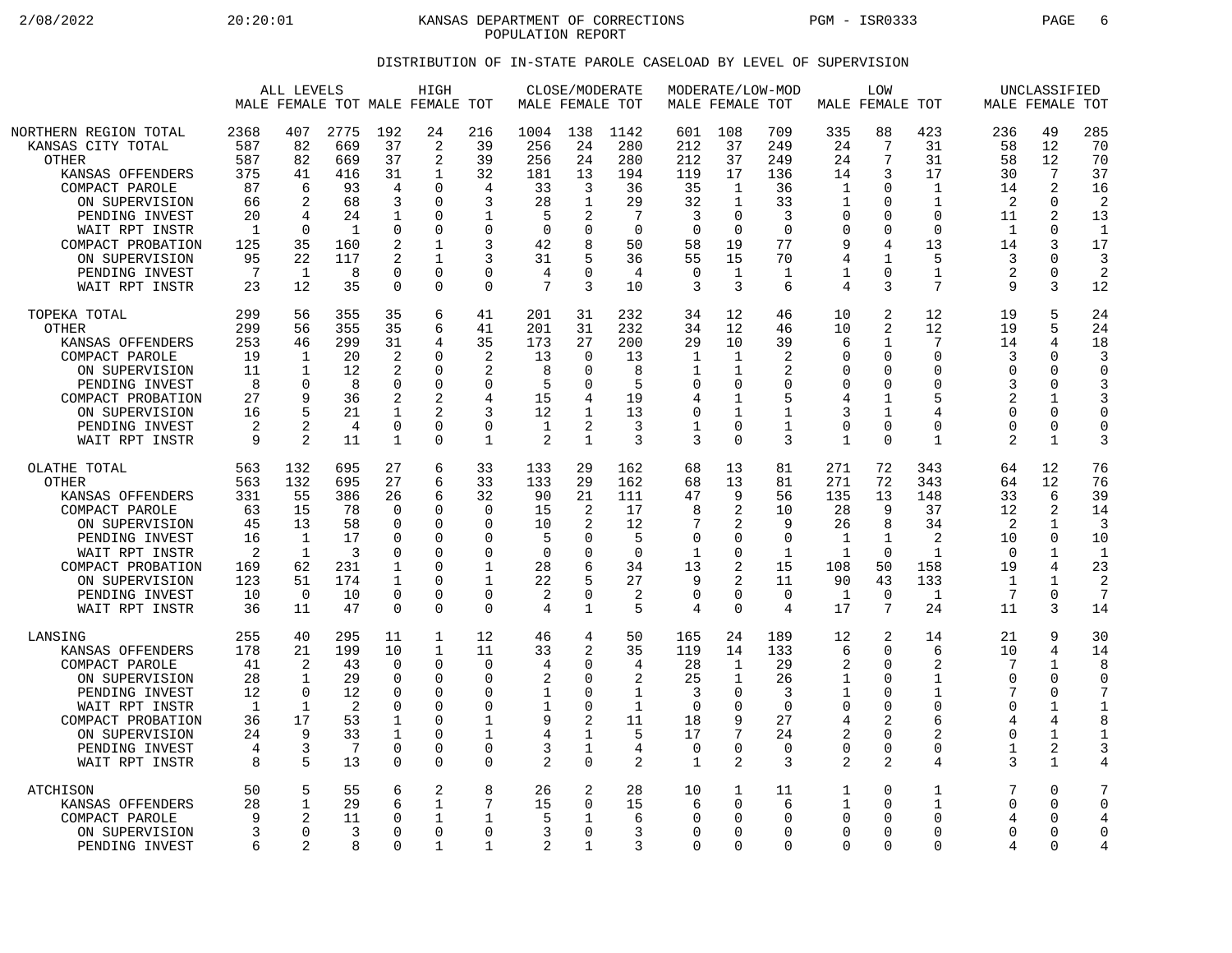2/08/2022 20:20:01 KANSAS DEPARTMENT OF CORRECTIONS PGM - ISR0333 PAGE 7 POPULATION REPORT

## DISTRIBUTION OF IN-STATE PAROLE CASELOAD BY LEVEL OF SUPERVISION

|                                                                                                                                                                                   |                                                                | ALL LEVELS                                                                                  |                                                                            |                                                                                                     | HIGH<br>MALE FEMALE TOT MALE FEMALE TOT                                                   |                                                                                                             | MALE FEMALE TOT                                             | CLOSE/MODERATE                                                                  |                                                                       | MODERATE/LOW-MOD<br>MALE FEMALE TOT                                                               |                                                                                                  |                                                                              |                                                                                                                  | LOW<br>MALE FEMALE TOT                                                                                              |                                                                           |                                                                                                       | UNCLASSIFIED<br>MALE FEMALE TOT                                           |                                                                                                   |
|-----------------------------------------------------------------------------------------------------------------------------------------------------------------------------------|----------------------------------------------------------------|---------------------------------------------------------------------------------------------|----------------------------------------------------------------------------|-----------------------------------------------------------------------------------------------------|-------------------------------------------------------------------------------------------|-------------------------------------------------------------------------------------------------------------|-------------------------------------------------------------|---------------------------------------------------------------------------------|-----------------------------------------------------------------------|---------------------------------------------------------------------------------------------------|--------------------------------------------------------------------------------------------------|------------------------------------------------------------------------------|------------------------------------------------------------------------------------------------------------------|---------------------------------------------------------------------------------------------------------------------|---------------------------------------------------------------------------|-------------------------------------------------------------------------------------------------------|---------------------------------------------------------------------------|---------------------------------------------------------------------------------------------------|
| COMPACT PROBATION<br>ON SUPERVISION<br>PENDING INVEST<br>WAIT RPT INSTR                                                                                                           | 13<br>9<br>$\mathbf{1}$<br>3                                   | 2<br>2<br>$\mathbf 0$<br>$\Omega$                                                           | 15<br>11<br>$\mathbf{1}$<br>3                                              | $\mathbf 0$<br>$\mathbf 0$<br>0<br>$\Omega$                                                         | 0<br>$\Omega$<br>0<br>0                                                                   | $\mathbf 0$<br>$\Omega$<br>0<br>$\mathbf 0$                                                                 | 6<br>6<br>$\Omega$<br>$\Omega$                              | 1<br>$\mathbf{1}$<br>0<br>$\Omega$                                              | 7<br>7<br>0<br>$\Omega$                                               | $\overline{4}$<br>3<br>1<br>$\Omega$                                                              | 1<br>$\mathbf{1}$<br>0<br>$\Omega$                                                               | 5<br>4<br>1<br>$\Omega$                                                      | $\mathbf 0$<br>$\Omega$<br>0<br>$\Omega$                                                                         | $\Omega$<br>$\Omega$<br>0<br>$\Omega$                                                                               | 0<br>$\Omega$<br>0<br>$\Omega$                                            | 3<br>$\Omega$<br>0<br>3                                                                               | 0<br>$\Omega$<br>0<br>$\Omega$                                            | 3<br>$\Omega$<br>$\Omega$<br>3                                                                    |
| LAWRENCE<br>KANSAS OFFENDERS<br>COMPACT PAROLE<br>ON SUPERVISION<br>PENDING INVEST<br>COMPACT PROBATION<br>ON SUPERVISION<br>PENDING INVEST<br>WAIT RPT INSTR                     | 88<br>67<br>7<br>6<br>1<br>14<br>10<br>1<br>3                  | 13<br>7<br>3<br>3<br>0<br>3<br>3<br>$\mathbf 0$<br>$\Omega$                                 | 101<br>74<br>10<br>9<br>1<br>17<br>13<br>$\mathbf{1}$<br>3                 | 7<br>7<br>$\mathbf 0$<br>$\Omega$<br>$\Omega$<br>$\mathbf 0$<br>$\Omega$<br>$\mathbf 0$<br>$\Omega$ | 0<br>0<br>0<br>$\Omega$<br>0<br>0<br>$\Omega$<br>0<br>0                                   | 7<br>7<br>$\Omega$<br>$\Omega$<br>$\Omega$<br>$\Omega$<br>$\Omega$<br>$\mathbf 0$<br>$\mathbf 0$            | 52<br>38<br>5<br>4<br>1<br>9<br>6<br>1<br>2                 | 4<br>1<br>$\mathbf{1}$<br>1<br>0<br>2<br>$\mathfrak{D}$<br>$\Omega$<br>$\Omega$ | 56<br>39<br>6<br>5<br>1<br>11<br>8<br>$\mathbf{1}$<br>2               | 17<br>13<br>1<br>1<br>$\Omega$<br>3<br>3<br>0<br>$\Omega$                                         | 7<br>4<br>2<br>2<br>0<br>1<br>1<br>$\mathbf 0$<br>$\Omega$                                       | 24<br>17<br>3<br>3<br><sup>n</sup><br>4<br>4<br>0<br>$\Omega$                | $\mathbf{1}$<br>$\Omega$<br>$\mathbf 0$<br>0<br>0<br>$\mathbf{1}$<br>$\mathbf{1}$<br>$\mathbf 0$<br>$\Omega$     | $\mathbf 1$<br>1<br>$\Omega$<br>$\Omega$<br><sup>0</sup><br>$\Omega$<br>$\cap$<br>0<br>$\Omega$                     | 2<br>1<br>0<br>$\Omega$<br>0<br>1<br>1<br>0<br>$\Omega$                   | 11<br>9<br>$\mathbf 1$<br>1<br>$\mathbf 0$<br>$\mathbf{1}$<br>$\Omega$<br>$\mathbf 0$<br>$\mathbf{1}$ | $\mathbf{1}$<br>1<br>$\Omega$<br>$\Omega$<br>O<br>0<br>O<br>0<br>$\Omega$ | 12<br>10<br>$\mathbf{1}$<br>$\mathbf{1}$<br>$\Omega$<br>$\mathbf{1}$<br>$\Omega$<br>$\Omega$<br>1 |
| SALINA<br>KANSAS OFFENDERS<br>COMPACT PAROLE<br>ON SUPERVISION<br>PENDING INVEST<br>COMPACT PROBATION<br>ON SUPERVISION<br>PENDING INVEST<br>WAIT RPT INSTR                       | 184<br>164<br>8<br>4<br>4<br>12<br>7<br>1<br>4                 | 28<br>17<br>2<br>1<br>1<br>9<br>6<br>$\mathbf{1}$<br>2                                      | 212<br>181<br>10<br>5<br>5<br>21<br>13<br>2<br>6                           | 16<br>14<br>2<br>1<br>1<br>$\Omega$<br>$\mathbf 0$<br>$\Omega$<br>$\mathbf 0$                       | 1<br>$\mathbf{1}$<br>0<br>0<br>$\Omega$<br>O<br>0<br>0<br>0                               | 17<br>15<br>2<br>1<br>1<br>$\Omega$<br>$\mathbf 0$<br>$\Omega$<br>$\mathbf 0$                               | 123<br>111<br>4<br>2<br>$\overline{2}$<br>8<br>4<br>1<br>3  | 18<br>10<br>1<br>1<br>$\mathbf 0$<br>7<br>4<br>1<br>2                           | 141<br>121<br>5<br>3<br>2<br>15<br>8<br>2<br>5                        | 29<br>27<br>$\Omega$<br>$\mathbf 0$<br>$\Omega$<br>$\overline{2}$<br>2<br>$\Omega$<br>$\mathbf 0$ | 4<br>3<br><sup>0</sup><br>$\Omega$<br><sup>0</sup><br>1<br>1<br>$\Omega$<br>$\Omega$             | 33<br>30<br>$\Omega$<br>0<br>$\Omega$<br>3<br>3<br>$\Omega$<br>$\Omega$      | 5<br>3<br>0<br>$\mathbf 0$<br>$\Omega$<br>2<br>1<br>$\mathbf 0$<br>$\mathbf{1}$                                  | 0<br>$\mathbf 0$<br>$\Omega$<br>0<br>$\Omega$<br>$\Omega$<br>$\mathbf 0$<br>$\Omega$<br>$\Omega$                    | 5<br>3<br>$\Omega$<br>0<br>$\Omega$<br>2<br>$\mathbf{1}$<br>$\Omega$<br>1 | 11<br>9<br>$\overline{2}$<br>1<br>$\mathbf{1}$<br>$\Omega$<br>$\Omega$<br>$\Omega$<br>$\Omega$        | 5<br>3<br>1<br>0<br>1<br>1<br>$\mathbf{1}$<br>$\Omega$<br>0               | 16<br>12<br>3<br>$\mathbf 1$<br>2<br>$\mathbf 1$<br>$\Omega$<br>$\Omega$                          |
| GREAT BEND<br>KANSAS OFFENDERS<br>COMPACT PAROLE<br>ON SUPERVISION<br>PENDING INVEST<br>WAIT RPT INSTR<br>COMPACT PROBATION<br>ON SUPERVISION<br>PENDING INVEST<br>WAIT RPT INSTR | 101<br>87<br>7<br>4<br>2<br>1<br>7<br>4<br>1<br>$\overline{2}$ | 5<br>4<br>$\Omega$<br>$\mathbf 0$<br>$\Omega$<br>$\Omega$<br>1<br>$\Omega$<br>1<br>$\Omega$ | 106<br>91<br>7<br>4<br>2<br>1<br>8<br>4<br>$\overline{2}$<br>$\mathcal{D}$ | 14<br>13<br>1<br>$\mathbf 1$<br>$\Omega$<br>$\Omega$<br>$\Omega$<br>$\mathbf 0$<br>0<br>$\Omega$    | $\mathbf{1}$<br>$\mathbf{1}$<br>0<br>0<br>$\Omega$<br>$\Omega$<br>$\Omega$<br>0<br>0<br>0 | 15<br>14<br>1<br>$\mathbf{1}$<br>$\Omega$<br>$\Omega$<br>$\Omega$<br>$\mathbf 0$<br>$\Omega$<br>$\mathbf 0$ | 49<br>42<br>3<br>1<br>$\mathbf{1}$<br>1<br>4<br>2<br>1<br>1 | 3<br>$\overline{a}$<br>$\cap$<br>0<br>O<br>$\Omega$<br>1<br>0<br>1<br>$\Omega$  | 52<br>44<br>3<br>$\mathbf 1$<br>1<br>1<br>5<br>2<br>2<br>$\mathbf{1}$ | 19<br>16<br>2<br>2<br>$\Omega$<br>$\Omega$<br>1<br>1<br>$\Omega$<br>$\mathbf 0$                   | $\mathbf{1}$<br>1<br>0<br>0<br>0<br>$\Omega$<br><sup>0</sup><br>$\Omega$<br>$\Omega$<br>$\Omega$ | 20<br>17<br>2<br>2<br>$\Omega$<br>$\Omega$<br>1<br>1<br>$\Omega$<br>$\Omega$ | 2<br>$\Omega$<br>0<br>$\mathbf 0$<br>$\Omega$<br>$\mathbf 0$<br>2<br>$\mathbf{1}$<br>$\mathbf 0$<br>$\mathbf{1}$ | $\mathbf 0$<br>$\Omega$<br>$\Omega$<br>$\mathbf 0$<br>$\Omega$<br>$\Omega$<br>$\Omega$<br>0<br>$\Omega$<br>$\Omega$ | 2<br>$\Omega$<br>U<br>0<br>O<br>0<br>2<br>$\mathbf{1}$<br>0<br>1          | 17<br>16<br>1<br>$\mathbf 0$<br>1<br>$\Omega$<br>$\Omega$<br>$\Omega$<br>$\Omega$<br>$\Omega$         | 0<br>$\Omega$<br>U<br>0<br>O<br>0<br>O<br>0<br>0<br>U                     | 17<br>16<br>1<br>$\Omega$<br>1<br>$\Omega$<br>$\Omega$<br>$\Omega$<br>$\Omega$<br>$\Omega$        |
| JUNCTION CITY<br>KANSAS OFFENDERS<br>COMPACT PAROLE<br>ON SUPERVISION<br>PENDING INVEST<br>COMPACT PROBATION<br>ON SUPERVISION<br>PENDING INVEST<br>WAIT RPT INSTR                | 113<br>86<br>10<br>7<br>3<br>17<br>6<br>3<br>8                 | 28<br>18<br>2<br>1<br>1<br>8<br>5<br>1<br>2                                                 | 141<br>104<br>12<br>8<br>4<br>25<br>11<br>4<br>10                          | 22<br>21<br>0<br>$\mathbf 0$<br>$\Omega$<br>$\mathbf 1$<br>0<br>0<br>$\mathbf 1$                    | 2<br>2<br>0<br>0<br>$\Omega$<br>0<br>$\Omega$<br>0<br>$\Omega$                            | 24<br>23<br>0<br>$\mathbf 0$<br>$\Omega$<br>$\mathbf{1}$<br>$\Omega$<br>0<br>$\mathbf{1}$                   | 64<br>48<br>7<br>4<br>3<br>9<br>6<br>1<br>2                 | 15<br>11<br>1<br>$\Omega$<br>1<br>3<br>1<br>1<br>$\mathbf{1}$                   | 79<br>59<br>8<br>4<br>4<br>12<br>7<br>2<br>3                          | 19<br>13<br>2<br>2<br>$\Omega$<br>4<br>$\Omega$<br>1<br>3                                         | 6<br>2<br>1<br>1<br>$\Omega$<br>3<br>2<br>0<br>$\mathbf{1}$                                      | 25<br>15<br>3<br>3<br>$\Omega$<br>7<br>2<br>1<br>$\overline{4}$              | 2<br>1<br>0<br>$\mathbf 0$<br>0<br>$\mathbf{1}$<br>$\Omega$<br>0<br>$\mathbf{1}$                                 | 2<br>$\Omega$<br>$\Omega$<br>$\mathbf 0$<br>$\Omega$<br>2<br>2<br>$\mathbf 0$<br>$\Omega$                           | 4<br>$\mathbf{1}$<br>0<br>0<br>$\Omega$<br>3<br>2<br>0<br>$\mathbf{1}$    | 6<br>3<br>1<br>$\mathbf{1}$<br>$\Omega$<br>2<br>$\Omega$<br>$\mathbf 1$<br>$\mathbf{1}$               | 3<br>3<br>0<br>0<br>O<br>0<br>O<br>$\Omega$<br>$\Omega$                   | 9<br>6<br>1<br>$\mathbf{1}$<br>2<br>$\Omega$<br>$\mathbf 1$                                       |
| NW COMM CORR<br>KANSAS OFFENDERS<br>COMPACT PAROLE<br>ON SUPERVISION<br>PENDING INVEST<br>COMPACT PROBATION                                                                       | 111<br>95<br>8<br>7<br>1<br>8                                  | 16<br>13<br>$\mathbf 1$<br>1<br>$\Omega$<br>2                                               | 127<br>108<br>9<br>8<br>1<br>10                                            | 17<br>16<br>1<br>1<br>$\mathbf 0$<br>$\Omega$                                                       | 3<br>3<br>0<br>0<br>0<br>0                                                                | 20<br>19<br>$\mathbf{1}$<br>1<br>$\mathbf 0$<br>$\Omega$                                                    | 54<br>51<br>3<br>2<br>1<br>$\Omega$                         | 8<br>7<br>1<br>$\mathbf{1}$<br>$\mathbf 0$<br>$\Omega$                          | 62<br>58<br>4<br>3<br>1<br>$\Omega$                                   | 27<br>20<br>$\overline{2}$<br>$\overline{2}$<br>$\Omega$<br>5                                     | 3<br>2<br>0<br>$\Omega$<br>0<br>1                                                                | 30<br>22<br>2<br>2<br>$\Omega$<br>6                                          | 7<br>4<br>1<br>1<br>$\mathbf 0$<br>2                                                                             | 2<br>1<br>$\Omega$<br>$\Omega$<br>$\mathbf 0$<br>1                                                                  | 9<br>5<br>1<br>1<br>$\Omega$<br>3                                         | 6<br>4<br>$\mathbf 1$<br>1<br>$\Omega$<br>1                                                           | 0<br>O<br>0<br>O<br>O<br>O                                                | 6<br>4<br>$\mathbf{1}$<br>$\Omega$<br>1                                                           |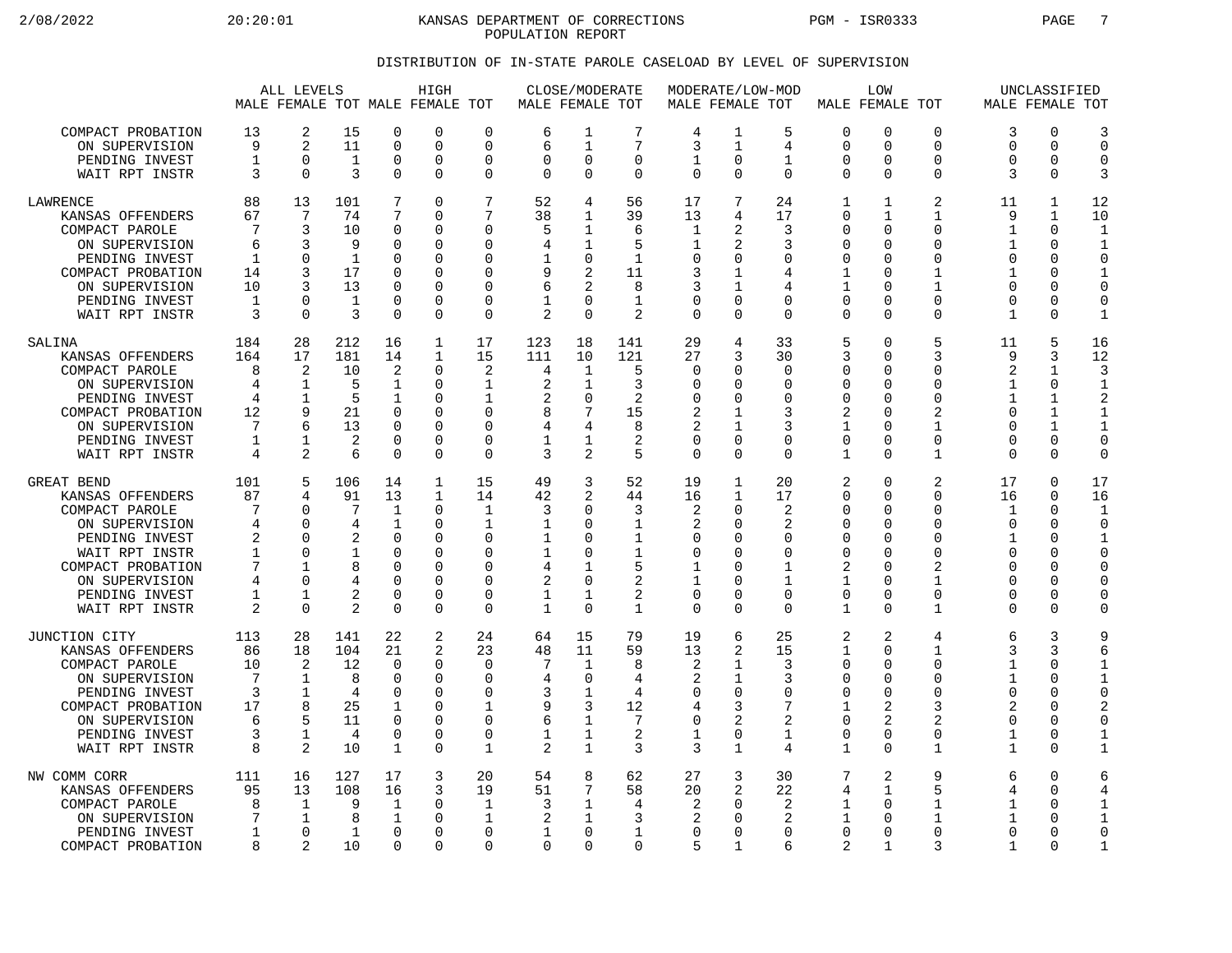2/08/2022 20:20:01 KANSAS DEPARTMENT OF CORRECTIONS PGM - ISR0333 PAGE 8 POPULATION REPORT

## DISTRIBUTION OF IN-STATE PAROLE CASELOAD BY LEVEL OF SUPERVISION

|                                                                                                                                                                                                |                                                        | ALL LEVELS                                                                                    |                                                                      |                                                                                                       | HIGH<br>MALE FEMALE TOT MALE FEMALE TOT                                                             |                                                                                                       | MALE FEMALE TOT                                                         |                                                                                             | CLOSE/MODERATE                                                                      | MALE FEMALE TOT                                                |                                                                                                 | MODERATE/LOW-MOD                                                                 | MALE FEMALE TOT                                                                                           | LOW                                                                                         |                                                                                                        |                                                          | UNCLASSIFIED                                                                                           | MALE FEMALE TOT                                                                                                          |
|------------------------------------------------------------------------------------------------------------------------------------------------------------------------------------------------|--------------------------------------------------------|-----------------------------------------------------------------------------------------------|----------------------------------------------------------------------|-------------------------------------------------------------------------------------------------------|-----------------------------------------------------------------------------------------------------|-------------------------------------------------------------------------------------------------------|-------------------------------------------------------------------------|---------------------------------------------------------------------------------------------|-------------------------------------------------------------------------------------|----------------------------------------------------------------|-------------------------------------------------------------------------------------------------|----------------------------------------------------------------------------------|-----------------------------------------------------------------------------------------------------------|---------------------------------------------------------------------------------------------|--------------------------------------------------------------------------------------------------------|----------------------------------------------------------|--------------------------------------------------------------------------------------------------------|--------------------------------------------------------------------------------------------------------------------------|
| ON SUPERVISION                                                                                                                                                                                 | 3                                                      | $\overline{2}$                                                                                | 5                                                                    | $\Omega$                                                                                              | 0                                                                                                   | $\Omega$                                                                                              | ∩                                                                       | $\Omega$                                                                                    | $\Omega$                                                                            | 2                                                              | $\mathbf{1}$                                                                                    | 3                                                                                | 1                                                                                                         | 1                                                                                           | 2                                                                                                      | 0                                                        | ∩                                                                                                      | $\overline{0}$                                                                                                           |
| PENDING INVEST                                                                                                                                                                                 | 2                                                      | $\Omega$                                                                                      | 2                                                                    | $\mathbf 0$                                                                                           | 0                                                                                                   | $\Omega$                                                                                              | $\Omega$                                                                | $\mathbf 0$                                                                                 | 0                                                                                   | 0                                                              | $\Omega$                                                                                        | $\mathbf 0$                                                                      | $\mathbf{1}$                                                                                              | 0                                                                                           | $\mathbf 1$                                                                                            | 1                                                        | $\mathbf 0$                                                                                            | $\mathbf{1}$                                                                                                             |
| WAIT RPT INSTR                                                                                                                                                                                 | 3                                                      | $\Omega$                                                                                      | ζ                                                                    | $\Omega$                                                                                              | 0                                                                                                   | $\Omega$                                                                                              | $\Omega$                                                                | $\Omega$                                                                                    | $\Omega$                                                                            | 3                                                              | $\Omega$                                                                                        | 3                                                                                | $\Omega$                                                                                                  | $\Omega$                                                                                    | $\Omega$                                                                                               | $\Omega$                                                 | $\Omega$                                                                                               | $\overline{0}$                                                                                                           |
| UNASSIGNED - NORTH                                                                                                                                                                             | 17                                                     | 2                                                                                             | 19                                                                   | $\mathbf 0$                                                                                           | 0                                                                                                   | $\mathbf 0$                                                                                           | $\Omega$                                                                | $\mathbf 0$                                                                                 | 0                                                                                   | 1                                                              | $\mathbf 0$                                                                                     | 1                                                                                | $\mathbf 0$                                                                                               | 0                                                                                           | $\mathbf 0$                                                                                            | 16                                                       | 2                                                                                                      | 18                                                                                                                       |
| KANSAS OFFENDERS                                                                                                                                                                               | 17                                                     | $\mathfrak{D}$                                                                                | 19                                                                   | $\Omega$                                                                                              | $\Omega$                                                                                            | $\Omega$                                                                                              | $\Omega$                                                                | $\Omega$                                                                                    | $\Omega$                                                                            | $\mathbf 1$                                                    | $\Omega$                                                                                        | $\mathbf{1}$                                                                     | $\Omega$                                                                                                  | $\Omega$                                                                                    | $\Omega$                                                                                               | 16                                                       | 2                                                                                                      | 18                                                                                                                       |
| SOUTHERN REGION TOTAL<br>WICHITA TOTAL<br>SEX OFFENDER UNIT<br>KANSAS OFFENDERS<br>COMPACT PAROLE<br>ON SUPERVISION<br>PENDING INVEST<br>COMPACT PROBATION<br>ON SUPERVISION<br>WAIT RPT INSTR | 2138<br>1549<br>90<br>76<br>6<br>4<br>2<br>8<br>7<br>1 | 302<br>202<br>36<br>33<br>$\mathbf{1}$<br>$\mathbf 1$<br>$\Omega$<br>$\mathfrak{D}$<br>2<br>∩ | 2440<br>1751<br>126<br>109<br>7<br>5<br>2<br>10<br>9<br>$\mathbf{1}$ | 223<br>168<br>9<br>9<br>$\Omega$<br>$\Omega$<br>$\Omega$<br>$\Omega$<br>$\Omega$<br>$\Omega$          | 35<br>26<br>10<br>10<br>$\Omega$<br>$\Omega$<br>$\Omega$<br>O<br>0<br>O                             | 258<br>194<br>19<br>19<br>$\Omega$<br>$\Omega$<br><sup>0</sup><br>$\Omega$<br>$\mathbf 0$<br>$\Omega$ | 955<br>685<br>54<br>44<br>4<br>2<br>2<br>6<br>6<br>$\Omega$             | 122<br>78<br>19<br>16<br>1<br>1<br>$\Omega$<br>$\overline{2}$<br>$\overline{2}$<br>$\Omega$ | 1077<br>763<br>73<br>60<br>5<br>3<br>2<br>8<br>8<br>0                               | 564<br>390<br>18<br>14<br>2<br>2<br>0<br>2<br>1<br>$\mathbf 1$ | 74<br>44<br>3<br>3<br><sup>0</sup><br><sup>n</sup><br>$\Omega$<br>$\Omega$<br>$\Omega$          | 638<br>434<br>21<br>17<br>2<br>2<br>0<br>2<br>1<br>$\mathbf{1}$                  | 257<br>222<br>1<br>1<br>0<br>$\Omega$<br>$\Omega$<br>$\Omega$<br>$\mathbf 0$<br>$\Omega$                  | 44<br>38<br>$\mathbf{1}$<br>$\mathbf{1}$<br>U<br>$\Omega$<br>U<br>U<br>$\Omega$<br>$\Omega$ | 301<br>260<br>2<br>$\overline{2}$<br>$\Omega$<br>$\mathbf 0$<br>0<br>$\Omega$<br>$\Omega$<br>0         | 139<br>84<br>8<br>8<br>U<br>U<br>0<br>U<br>0<br>$\Omega$ | 27<br>16<br>3<br>3<br>$\Omega$<br>$\mathbf 0$<br>$\Omega$<br>$\Omega$<br>0<br>$\Omega$                 | 166<br>100<br>11<br>11<br>$\Omega$<br>$\Omega$<br>$\Omega$<br>$\Omega$<br>0<br>$\Omega$                                  |
| <b>OTHER</b>                                                                                                                                                                                   | 1459                                                   | 166                                                                                           | 1625                                                                 | 159                                                                                                   | 16                                                                                                  | 175                                                                                                   | 631                                                                     | 59                                                                                          | 690                                                                                 | 372                                                            | 41                                                                                              | 413                                                                              | 221                                                                                                       | 37                                                                                          | 258                                                                                                    | 76                                                       | 13                                                                                                     | 89                                                                                                                       |
| KANSAS OFFENDERS                                                                                                                                                                               | 1255                                                   | 103                                                                                           | 1358                                                                 | 155                                                                                                   | 13                                                                                                  | 168                                                                                                   | 577                                                                     | 46                                                                                          | 623                                                                                 | 344                                                            | 29                                                                                              | 373                                                                              | 125                                                                                                       | 7                                                                                           | 132                                                                                                    | 54                                                       | 8                                                                                                      | 62                                                                                                                       |
| COMPACT PAROLE                                                                                                                                                                                 | 71                                                     | 13                                                                                            | 84                                                                   | 3                                                                                                     | 1                                                                                                   | 4                                                                                                     | 23                                                                      | 3                                                                                           | 26                                                                                  | 8                                                              | 4                                                                                               | 12                                                                               | 26                                                                                                        | 4                                                                                           | 30                                                                                                     | 11                                                       | 1                                                                                                      | 12                                                                                                                       |
| ON SUPERVISION                                                                                                                                                                                 | 64                                                     | 10                                                                                            | 74                                                                   | 3                                                                                                     | $\mathbf{1}$                                                                                        | 4                                                                                                     | 22                                                                      | $\mathbf{1}$                                                                                | 23                                                                                  | 8                                                              | 4                                                                                               | 12                                                                               | 25                                                                                                        | 4                                                                                           | 29                                                                                                     | 6                                                        | $\Omega$                                                                                               | 6                                                                                                                        |
| PENDING INVEST                                                                                                                                                                                 | 6                                                      | 2                                                                                             | 8                                                                    | $\Omega$                                                                                              | $\Omega$                                                                                            | ∩                                                                                                     | 1                                                                       | 1                                                                                           | 2                                                                                   | O                                                              | <sup>0</sup>                                                                                    | $\Omega$                                                                         | $\Omega$                                                                                                  | $\Omega$                                                                                    | $\Omega$                                                                                               | 5                                                        | $\mathbf{1}$                                                                                           | 6                                                                                                                        |
| WAIT RPT INSTR                                                                                                                                                                                 | 1                                                      | $\mathbf 1$                                                                                   | 2                                                                    | $\mathbf 0$                                                                                           | 0                                                                                                   | 0                                                                                                     | $\mathbf 0$                                                             | $\mathbf{1}$                                                                                | $\mathbf{1}$                                                                        | 0                                                              | $\Omega$                                                                                        | $\overline{0}$                                                                   | $\mathbf{1}$                                                                                              | 0                                                                                           | $\mathbf{1}$                                                                                           | 0                                                        | 0                                                                                                      | $\mathbf 0$                                                                                                              |
| COMPACT PROBATION                                                                                                                                                                              | 133                                                    | 50                                                                                            | 183                                                                  | 1                                                                                                     | $\overline{2}$                                                                                      | 3                                                                                                     | 31                                                                      | 10                                                                                          | 41                                                                                  | 20                                                             | 8                                                                                               | 28                                                                               | 70                                                                                                        | 26                                                                                          | 96                                                                                                     | 11                                                       | $\overline{4}$                                                                                         | 15                                                                                                                       |
| ON SUPERVISION                                                                                                                                                                                 | 119                                                    | 37                                                                                            | 156                                                                  | 1                                                                                                     | 2                                                                                                   | 3                                                                                                     | 30                                                                      | 7                                                                                           | 37                                                                                  | 19                                                             | 4                                                                                               | 23                                                                               | 62                                                                                                        | 21                                                                                          | 83                                                                                                     | 7                                                        | 3                                                                                                      | 10                                                                                                                       |
| PENDING INVEST                                                                                                                                                                                 | 4                                                      | 5                                                                                             | 9                                                                    | $\mathbf 0$                                                                                           | 0                                                                                                   | $\mathbf 0$                                                                                           | $\mathbf 0$                                                             | $\overline{2}$                                                                              | 2                                                                                   | 0                                                              | 1                                                                                               | 1                                                                                | $\mathbf 1$                                                                                               | 1                                                                                           | 2                                                                                                      | 3                                                        | $\mathbf{1}$                                                                                           | 4                                                                                                                        |
| WAIT RPT INSTR                                                                                                                                                                                 | 10                                                     | 8                                                                                             | 18                                                                   | $\Omega$                                                                                              | $\Omega$                                                                                            | $\Omega$                                                                                              | 1                                                                       | 1                                                                                           | 2                                                                                   | $\mathbf 1$                                                    | 3                                                                                               | 4                                                                                | $7\phantom{.0}$                                                                                           | 4                                                                                           | 11                                                                                                     | 1                                                        | $\Omega$                                                                                               | $\mathbf{1}$                                                                                                             |
| HUTCHINSON TOTAL<br><b>OTHER</b><br>KANSAS OFFENDERS<br>COMPACT PAROLE<br>ON SUPERVISION<br>PENDING INVEST<br>COMPACT PROBATION<br>ON SUPERVISION<br>PENDING INVEST<br>WAIT RPT INSTR          | 108<br>108<br>89<br>5<br>4<br>1<br>14<br>8<br>2<br>4   | 14<br>14<br>13<br>1<br>$\Omega$<br>1<br>$\Omega$<br>$\Omega$<br>$\Omega$<br>$\Omega$          | 122<br>122<br>102<br>6<br>4<br>2<br>14<br>8<br>2<br>4                | 10<br>10<br>10<br>$\Omega$<br>$\Omega$<br>$\Omega$<br>$\Omega$<br>$\Omega$<br>$\mathbf 0$<br>$\Omega$ | $\mathbf{1}$<br>$\mathbf{1}$<br>$\mathbf 1$<br>$\Omega$<br>$\Omega$<br>0<br>O<br>$\Omega$<br>0<br>O | 11<br>11<br>11<br>$\Omega$<br>$\Omega$<br>0<br>$\Omega$<br>$\Omega$<br>0<br>$\Omega$                  | 69<br>69<br>58<br>$\Omega$<br>$\Omega$<br>$\Omega$<br>11<br>7<br>1<br>3 | 10<br>10<br>9<br>1<br>$\Omega$<br>1<br>$\Omega$<br>$\Omega$<br>$\mathbf 0$<br>$\Omega$      | 79<br>79<br>67<br>$\mathbf{1}$<br>0<br>$\mathbf{1}$<br>11<br>7<br>$\mathbf{1}$<br>3 | 16<br>16<br>13<br>3<br>3<br>0<br>0<br>0<br>0<br>0              | 3<br>3<br>3<br><sup>0</sup><br><sup>n</sup><br><sup>n</sup><br>$\Omega$<br>$\Omega$<br>$\Omega$ | 19<br>19<br>16<br>3<br>3<br>0<br>$\Omega$<br>$\Omega$<br>$\mathbf 0$<br>$\Omega$ | 7<br>7<br>5<br>$\mathbf 0$<br>$\Omega$<br>$\mathbf 0$<br>2<br>$\mathbf{1}$<br>$\mathbf 0$<br>$\mathbf{1}$ | $\Omega$<br>$\Omega$<br>0<br>$\Omega$<br>U<br>U<br>U<br>$\Omega$<br>0<br>$\Omega$           | 7<br>7<br>5<br>$\Omega$<br>$\Omega$<br>$\mathbf 0$<br>2<br>$\mathbf{1}$<br>$\mathbf 0$<br>$\mathbf{1}$ | 6<br>6<br>ζ<br>2<br>1<br>1<br>1<br>$\Omega$<br>1<br>U    | $\Omega$<br>$\Omega$<br>0<br>$\Omega$<br>$\Omega$<br>$\Omega$<br>$\Omega$<br>$\Omega$<br>0<br>$\Omega$ | 6<br>6<br>3<br>$\overline{2}$<br>$\mathbf{1}$<br>$\mathbf{1}$<br>$\mathbf{1}$<br>$\Omega$<br>$\mathbf{1}$<br>$\mathbf 0$ |
| <b>GARDEN CITY</b>                                                                                                                                                                             | 154                                                    | 31                                                                                            | 185                                                                  | 5                                                                                                     | $\mathbf 1$                                                                                         | 6                                                                                                     | 41                                                                      | 11                                                                                          | 52                                                                                  | 101                                                            | 19                                                                                              | 120                                                                              | 2                                                                                                         | 0                                                                                           | 2                                                                                                      | 5                                                        | $\Omega$                                                                                               | 5                                                                                                                        |
| KANSAS OFFENDERS                                                                                                                                                                               | 68                                                     | 12                                                                                            | 80                                                                   | 4                                                                                                     | $\mathbf{1}$                                                                                        | 5                                                                                                     | 33                                                                      | 8                                                                                           | 41                                                                                  | 29                                                             | 3                                                                                               | 32                                                                               | $\mathbf{1}$                                                                                              | $\Omega$                                                                                    | $\mathbf{1}$                                                                                           | $\mathbf{1}$                                             | $\Omega$                                                                                               | $\mathbf{1}$                                                                                                             |
| COMPACT PAROLE                                                                                                                                                                                 | 34                                                     | 6                                                                                             | 40                                                                   | $\mathbf 1$                                                                                           | 0                                                                                                   | 1                                                                                                     | 3                                                                       | 2                                                                                           | 5                                                                                   | 28                                                             | 4                                                                                               | 32                                                                               | $\mathbf 1$                                                                                               | U                                                                                           | $\mathbf 1$                                                                                            | 1                                                        | 0                                                                                                      | $\mathbf 1$                                                                                                              |
| ON SUPERVISION                                                                                                                                                                                 | 31                                                     | 5                                                                                             | 36                                                                   | $\mathbf 1$                                                                                           | 0                                                                                                   | 1                                                                                                     | 1                                                                       | 1                                                                                           | 2                                                                                   | 28                                                             | 4                                                                                               | 32                                                                               | 1                                                                                                         | 0                                                                                           | $\mathbf{1}$                                                                                           | 0                                                        | 0                                                                                                      | $\mathbf 0$                                                                                                              |
| PENDING INVEST                                                                                                                                                                                 | 3                                                      | -1                                                                                            | 4                                                                    | $\Omega$                                                                                              | 0                                                                                                   | $\Omega$                                                                                              | $\overline{2}$                                                          | 1                                                                                           | 3                                                                                   | $\Omega$                                                       | $\Omega$                                                                                        | $\Omega$                                                                         | $\Omega$                                                                                                  | U                                                                                           | $\Omega$                                                                                               | 1                                                        | $\Omega$                                                                                               | $\mathbf{1}$                                                                                                             |
| COMPACT PROBATION                                                                                                                                                                              | 52                                                     | 13                                                                                            | 65                                                                   | $\Omega$                                                                                              | $\Omega$                                                                                            | $\Omega$                                                                                              | 5                                                                       | 1                                                                                           | 6                                                                                   | 44                                                             | 12                                                                                              | 56                                                                               | $\mathbf 0$                                                                                               | U                                                                                           | $\mathbf 0$                                                                                            | 3                                                        | 0                                                                                                      | 3                                                                                                                        |
| ON SUPERVISION                                                                                                                                                                                 | 49                                                     | 13                                                                                            | 62                                                                   | $\Omega$                                                                                              | $\Omega$                                                                                            | $\Omega$                                                                                              | 5                                                                       | 1                                                                                           | 6                                                                                   | 44                                                             | 12                                                                                              | 56                                                                               | 0                                                                                                         | $\Omega$                                                                                    | $\Omega$                                                                                               | U                                                        | $\Omega$                                                                                               | $\Omega$                                                                                                                 |
| PENDING INVEST                                                                                                                                                                                 | 1                                                      | $\Omega$                                                                                      | $\mathbf{1}$                                                         | $\Omega$                                                                                              | O                                                                                                   | $\Omega$                                                                                              | $\Omega$                                                                | $\Omega$                                                                                    | 0                                                                                   | $\Omega$                                                       | $\Omega$                                                                                        | 0                                                                                | $\mathbf 0$                                                                                               | U                                                                                           | 0                                                                                                      | 1                                                        | $\Omega$                                                                                               | $\mathbf{1}$                                                                                                             |
| WAIT RPT INSTR                                                                                                                                                                                 | 2                                                      | $\Omega$                                                                                      | $\overline{2}$                                                       | $\Omega$                                                                                              | 0                                                                                                   | $\mathbf 0$                                                                                           | $\mathbf 0$                                                             | $\Omega$                                                                                    | 0                                                                                   | 0                                                              | $\Omega$                                                                                        | $\Omega$                                                                         | $\mathbf 0$                                                                                               | $\Omega$                                                                                    | $\Omega$                                                                                               | 2                                                        | $\Omega$                                                                                               | $\overline{2}$                                                                                                           |
| DODGE CITY                                                                                                                                                                                     | 33                                                     | 4                                                                                             | 37                                                                   | 7                                                                                                     | 2                                                                                                   | 9                                                                                                     | 16                                                                      | 1                                                                                           | 17                                                                                  | 7                                                              | $\Omega$                                                                                        | 7                                                                                | 3                                                                                                         | 1                                                                                           | 4                                                                                                      | 0                                                        | $\Omega$                                                                                               | $\Omega$                                                                                                                 |
| KANSAS OFFENDERS                                                                                                                                                                               | 28                                                     | ζ                                                                                             | 31                                                                   | 7                                                                                                     | $\mathbf{1}$                                                                                        | 8                                                                                                     | 13                                                                      | 1                                                                                           | 14                                                                                  | 7                                                              | $\Omega$                                                                                        | 7                                                                                | $\mathbf{1}$                                                                                              | $\mathbf{1}$                                                                                | 2                                                                                                      | $\Omega$                                                 | $\Omega$                                                                                               | $\Omega$                                                                                                                 |